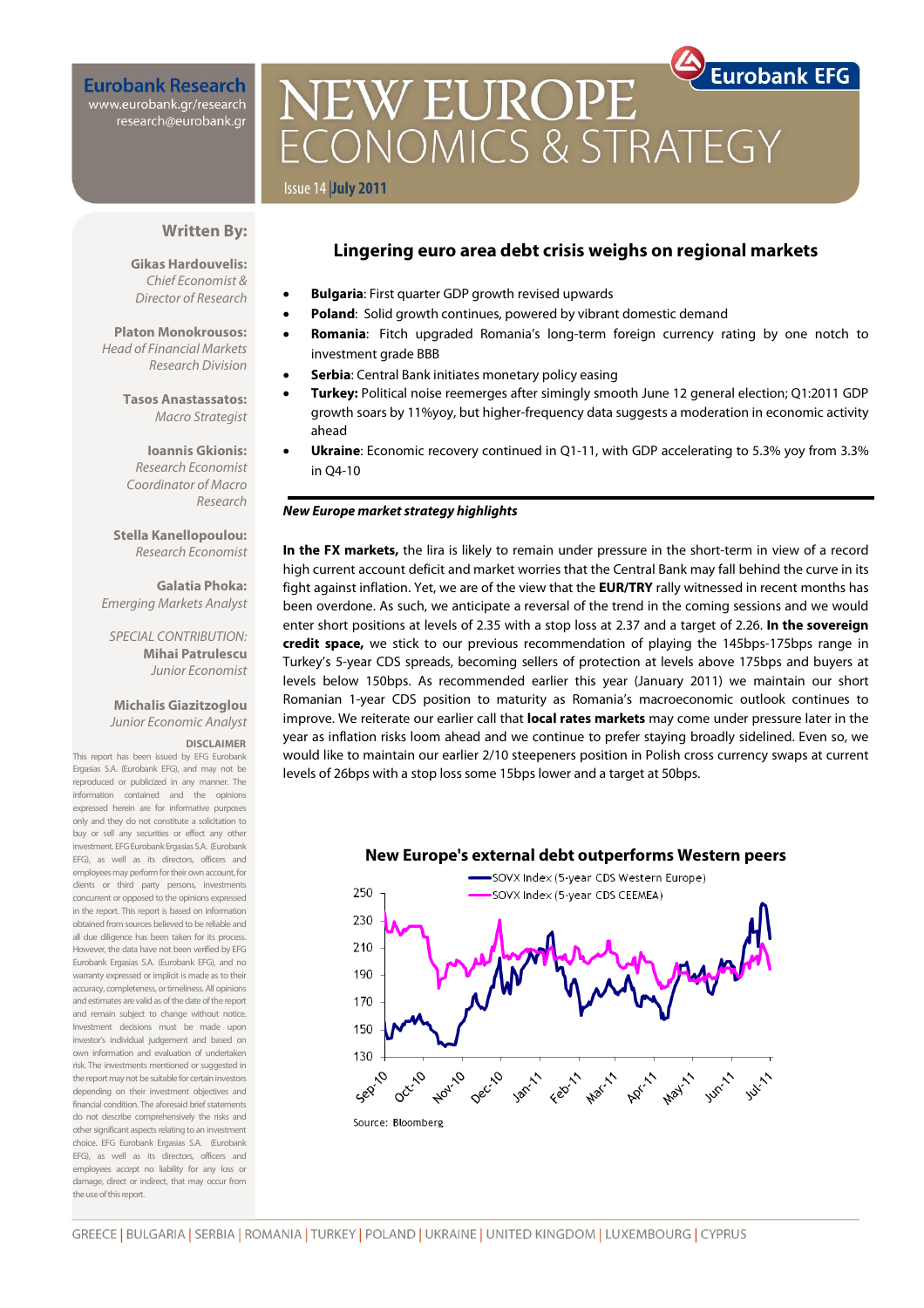

# Table of contents

| <b>Introductory Comment</b>            |  |
|----------------------------------------|--|
| <b>Eurobank EFG Research Forecasts</b> |  |
|                                        |  |
| I. Overview                            |  |

## **II. New Europe - Country Analysis**

| First quarter GDP growth rate upwardly revised upwards                                                               | 8        |
|----------------------------------------------------------------------------------------------------------------------|----------|
| Focus: latest developments in the Bulgarian banking sector                                                           | 11       |
| Solid growth continues                                                                                               | 13       |
| Sovereign upgrade to investment grade by FITCH                                                                       | 15       |
| Focus: latest economic developments in the Romanian economy                                                          | 18       |
| Central Bank initiates the monetary policy easing                                                                    | 19       |
| Political noise emerges after an ostensibly smooth June 12 general election<br>Ukraine's economic recovery continues | 22<br>26 |
|                                                                                                                      |          |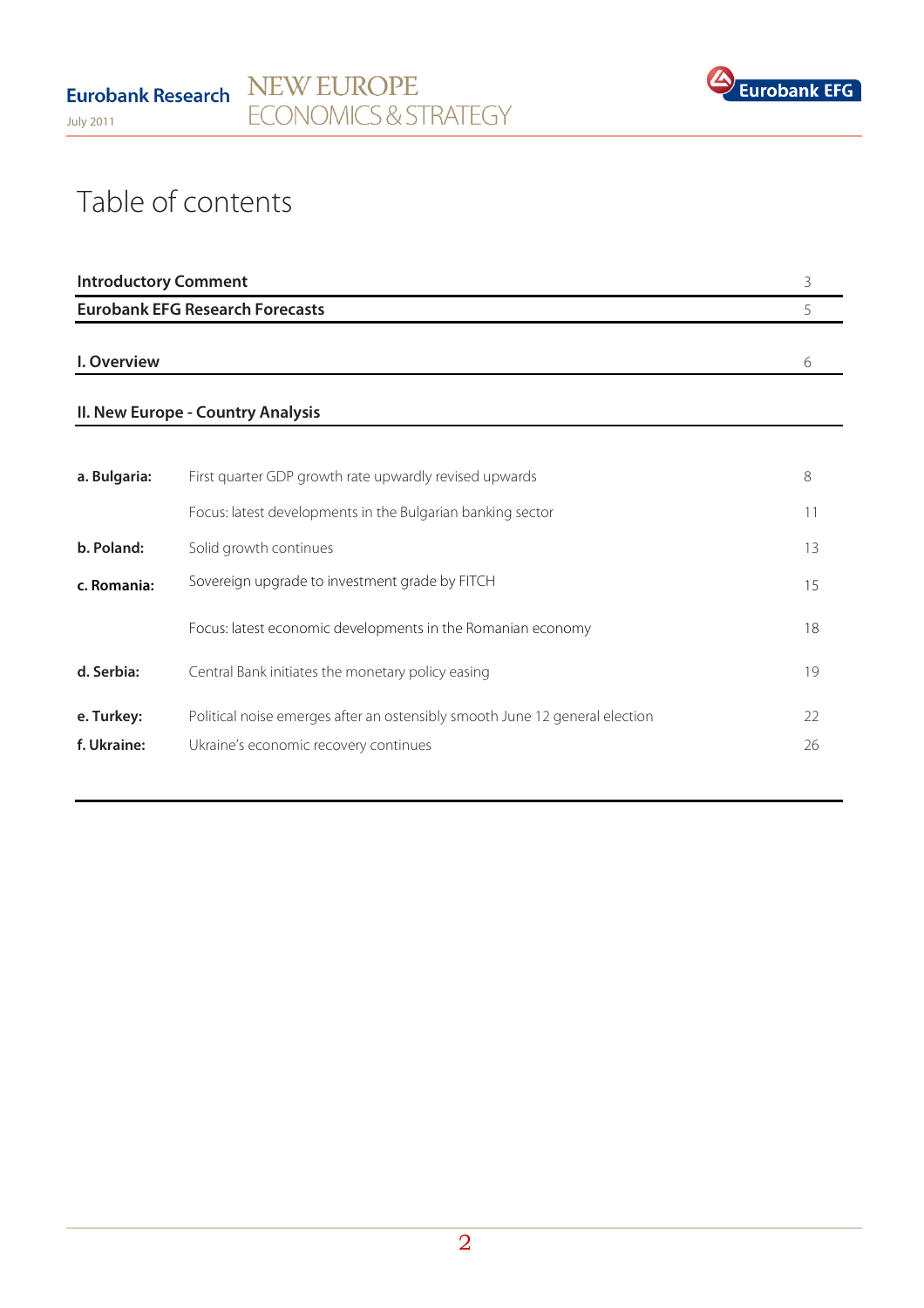

## **Introductory Comment**

Dear Reader,

Following a very strong start in the first quarter of this year, GDP growth in most emerging market economies in New Europe appears to have slowed down slightly in Q2, reflecting the negative impact of higher food and energy prices, tighter monetary conditions, as well as softer euro area industrial readings. While domestic inflation rates appear to have already reached a cyclical peak, worries over the deepening euro area debt crisis remain a major cause of concern, not least because of the region's strong trade and financial links with a number of fiscally-vulnerable euro area countries.

#### More specifically,

**Bulgaria's** Q1:2011 GDP economic growth has been revised upwards to 3.4% yoy, from 2.5% yoy estimated in the initial flash report. The revision increases our level of conviction about our full-year growth forecast of 3.2%. The Bulgarian government is sending strong signals to the markets regarding its commitment to fiscal discipline. The government recently managed to pass in parliament a numbers of bills related to the proposed Stability Pact, which aims to enshrine fiscal discipline in the legislation. Risks to the domestic economic outlook remain skewed to the downside, but these originate mainly from abroad; especially given the ingering uncertainty over the euro area debt crisis.

FITCH upgraded the long-term foreign currency rating of **Romania** by one notch to investment grade, BBB. The government's ongoing fiscal consolidation effort, a new precautionary agreement with the IMF, the economic recovery from last year's recession and further progress in the country's privatization programme are among the arguments supporting further positive action by major rating agencies in the period ahead.

The prospect of lower food prices and stabilized inflation expectations in **Serbia** allowed the Central Bank to initiate a new policy easing cycle. The Central Bank has delivered 75bps of cumulative rate hikes since early June, bringing the key policy rate to 11.75%, currently In addition, the surge in portfolio inflows, which are driven by high demand for government T-bills, provides a short-term financing cushion for the widening current account deficit.

**Poland's** solid output growth in Q1:2011 masques the vulnerabilities stemming from its twin deficits. The large "net errors and omission"' component in the balance of payments data led the Central Bank to revise upwardly its 2005-2010 current account deficit figures by 1.4 ppts of GDP on average. In our view, the recent increase in the main VAT rate by 1 ppt and the channeling of private pension contributions to budgetary revenue provide only temporary solutions in the drive to reduce public deficits. Such temporary remedies don't reduce the necessity of aggressive fiscal consolidation measures, most probably after the October 2011 parliamentary elections.

The economy of **Ukraine** remains in a path to recovery following the deep recession of 2009. GDP growth came at 5.3% yoy in Q1:2011, accelerating from 3.3% yoy in the prior quarter. On the domestic political front, the government took a major step towards receiving fresh IMF financing by managing to pass through its parliament a major reform, aiming to improve the sustainability of the pension system. However, the government is still reluctant to raise gas tariffs to satisfy the second prerequisite for the release of the next IMF loan tranche.

The parliamentary elections in **Turkey** offered an outstanding victory to the ruling AKP party. At the same time, the political temperature rose, following the disqualification of an independent Kurdish MP by the Election Board on terrorismrelated charges. On the domestic macro front, first quarter GDP growth soared to 11% yoy, sharply outpacing expectations and adding to overheating concerns. The CBT's unorthodox policy mix has so far had little meaningful impact on domestic demand, raising the need for a more restrictive fiscal policy going forward.

In spite of a relief rally following the parliamentary approval of Greece's 5-year austerity plan in late June, equity, fixed income and currency markets in New Europe came under renewed pressure in recent weeks. Parliamentary endorsement of Greece's Medium-Term Fiscal Plan was well received by markets, as it paves the way for a new financial aid package for the country as well as for the disbursement of the fifth tranche under existing EU/IMF adjustment programme. Even so, the euro area debt crisis is far from over and contagion fears remain in the spotlight, with global growth worries also continuing to weigh.

In regional FX markets, the Turkish lira is likely to remain under pressure in the short-term in view of a record high current account deficit and market worries that the Central Bank may fall behind the curve in its fight against inflation. Yet, we are of the view that the EUR/TRY rally witnessed in recent months has probably been overdone. Furthermore, we reiterate our earlier call that local rates markets may come under pressure later in the year as inflation risks loom ahead and, as such, we continue to prefer staying broadly sidelined. In the sovereign credit space, external debt markets in New Europe weakened modestly in recent weeks on worries stemming from the debt crisis in the euro area. Five-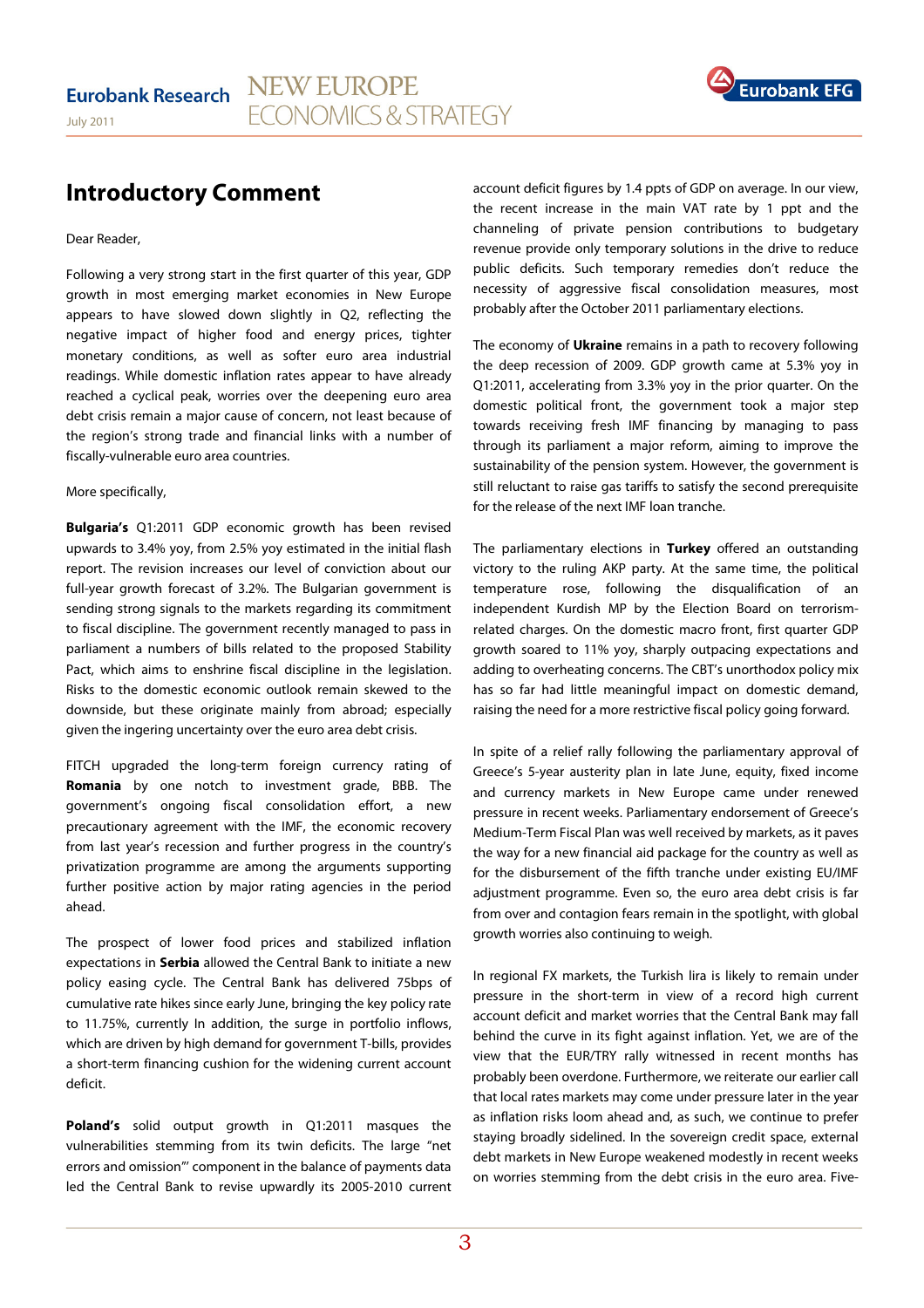

year CDS spreads for most countries in the region widened since the beginning of June, but remain significantly tighter relative to crisis-hit euro area periphery peers.

All in, we expect investor sentiment towards the region to remain cautious in the short term, with markets awaiting further concrete measures by euro area authorities to deal with the lingering sovereign debt crisis.

Professor Gikas A. Hardouvelis

Group Chief Economist & Director of Research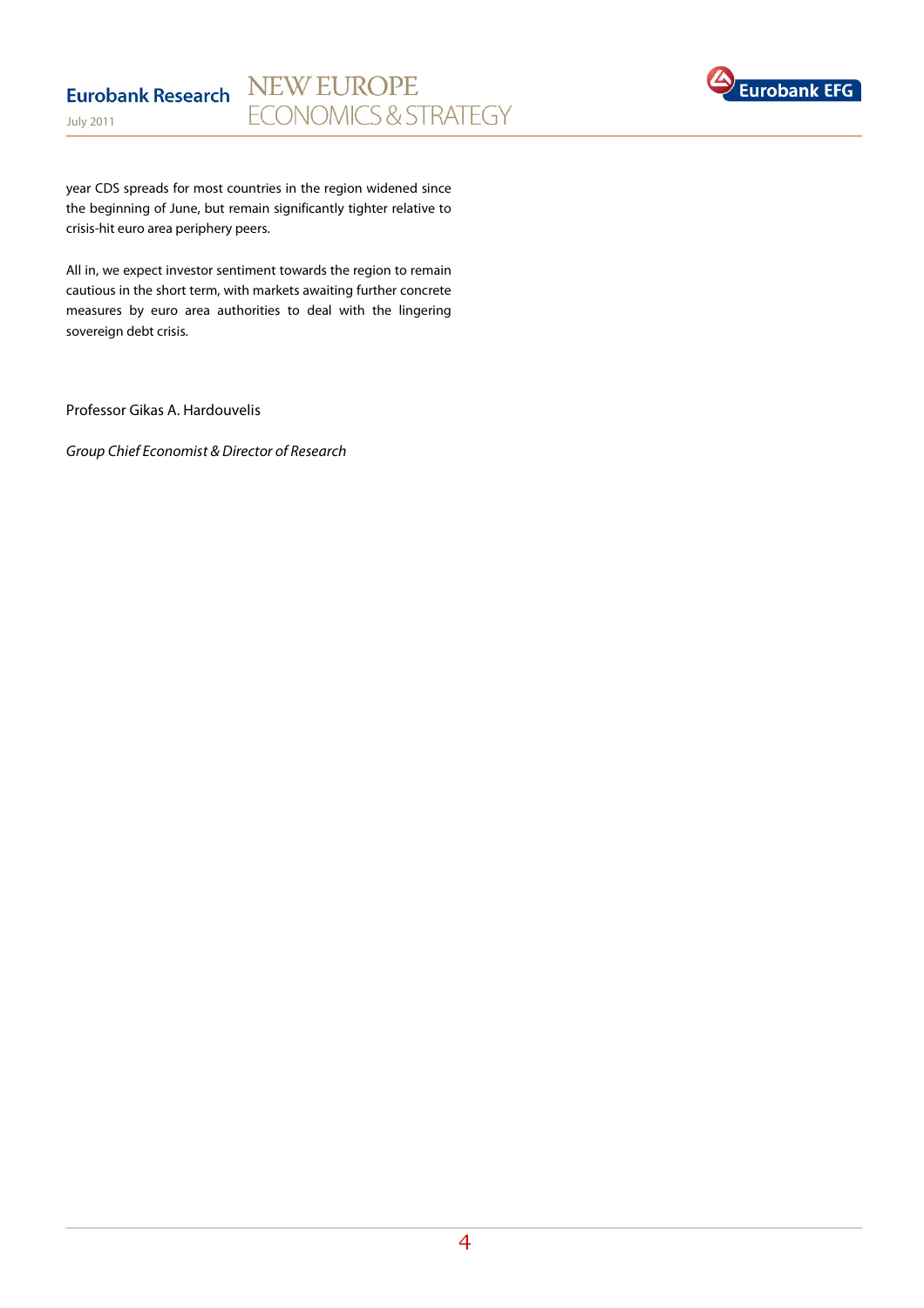

# Summary of key macroeconomic indicators

NEW EUROPE

ECONOMICS & STRATEGY

## Realizations and forecasts

|                   | Real GDP (yoy) |      |      | Consumer Prices (p.a.) |      |      | <b>Fiscal Balance (%GDP)</b> |         |        |
|-------------------|----------------|------|------|------------------------|------|------|------------------------------|---------|--------|
|                   | 2010           | 2011 | 2012 | 2010                   | 2011 | 2012 | 2010                         | 2011    | 2012   |
| <b>Bulgaria</b>   | 0.2            | 3.2  | 4.0  | 3.0                    | 5.0  | 3.5  | $-3.9$                       | $-2.5$  | $-2.0$ |
| <b>Poland</b>     | 3.8            | 4.0  | 4.1  | 2.6                    | 4.3  | 3.5  | $-7.9$                       | $-7.0$  | $-6.5$ |
| Romania           | $-1.3$         | 1.7  | 3.5  | 6.1                    | 7.0  | 4.5  | $-6.5$                       | $-4.4$  | $-4.0$ |
| <b>Serbia</b>     | 1.8            | 3.0  | 5.0  | 6.5                    | 11.0 | 7.5  | $-4.4$                       | $-4.0$  | $-3.2$ |
| <b>Turkey</b>     | 8.9            | 6.5  | 5.0  | 8.6                    | 6.1  | 6.8  | $-3.6$                       | $-2.7$  | $-2.6$ |
| <b>Ukraine</b>    | 4.2            | 4.7  | 4.8  | 9.4                    | 10.6 | 9.8  | $-6.5$                       | $-3.5$  | $-2.5$ |
| <b>New Europe</b> | 5.1            | 4.8  | 4.5  | 6.4                    | 6.3  | 5.9  | $-5.6$                       | $-4.3$  | $-3.9$ |
| Euro area         | 2.9            | 2.5  | 3.0  | 1.6                    | 2.6  | 2.0  | $-6.0$                       | $-4.6$  | $-3.5$ |
| <b>USA</b>        | 1.7            | 1.9  | 1.8  | 1.6                    | 3.2  | 2.5  | $-10.6$                      | $-11.0$ | $-7.5$ |

|                   |        | <b>Current Account (%GDP)</b> |        |       | Policy Rate (e.o.p.) |       |       | $FX*$ (e.o.p.) |       |
|-------------------|--------|-------------------------------|--------|-------|----------------------|-------|-------|----------------|-------|
|                   | 2010   | 2011                          | 2012   | 2010  | current              | 2011  | 2010  | current        | 2011  |
| <b>Bulgaria</b>   | $-1.0$ | $-2.5$                        | $-3.5$ |       | currency board       |       | 1.96  | 1.96           | 1.96  |
| <b>Poland</b>     | $-4.5$ | $-4.8$                        | $-4.7$ | 3.50  | 4.50                 | 4.75  | 3.96  | 3.98           | 4.00  |
| Romania           | $-4.2$ | $-4.5$                        | $-5.5$ | 6.25  | 6.25                 | 6.25  | 4.28  | 4.27           | 4.20  |
| <b>Serbia</b>     | $-7.0$ | $-7.5$                        | $-8.5$ | 11.50 | 11.75                | 10.50 | 106.1 | 102.9          | 102.0 |
| <b>Turkey</b>     | $-6.7$ | $-8.0$                        | $-7.0$ | 6.50  | 6.25                 | 7.25  | 1.54  | 1.62           | 1.60  |
| <b>Ukraine</b>    | $-2.1$ | $-3.4$                        | $-4.5$ | 7.75  | 7.75                 | 7.75  | 7.96  | 7.98           | 7.90  |
| <b>New Europe</b> | $-5.0$ | $-5.9$                        | $-5.8$ |       |                      |       |       | -              |       |
| Euro area         | $-0.4$ | $-0.5$                        | 0.0    | 1.00  | 1.50                 | 1.75  | 1.34  | 1.41           | 1.42  |
| <b>USA</b>        | $-3.2$ | $-3.2$                        | $-3.0$ | 0.250 | 0.250                | 0.250 | 0.75  | 0.71           | 0.70  |

Source: National statistics, IMF, EC, Eurobank Research forecasts vs. EUR (TRY and UAH vs. USD)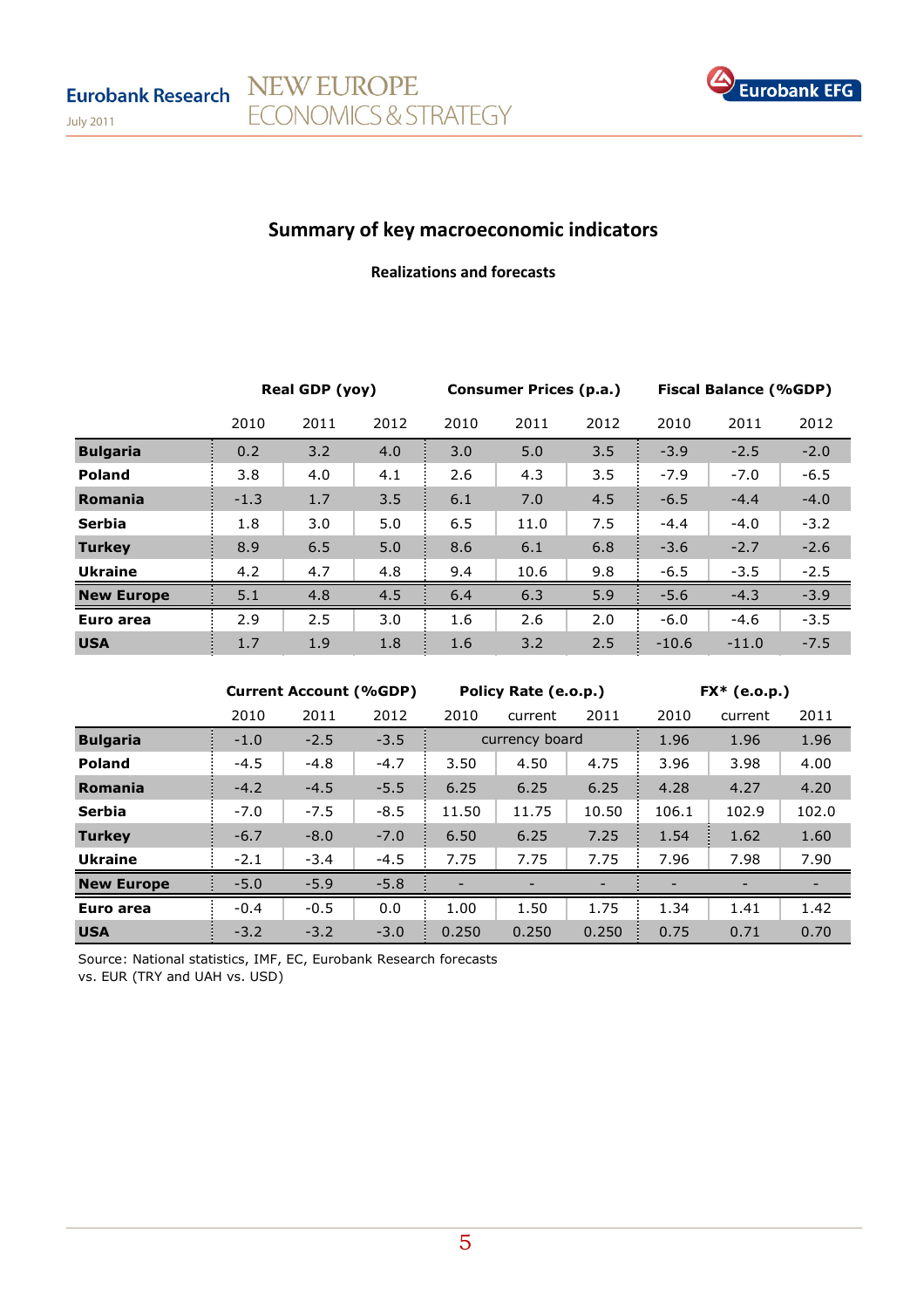

## I. Overview

#### **Regional stock markets remained under pressure on global growth concerns, lingering worries over the euro area debt crisis**

In spite of a relief rally following the parliamentary approval of Greece's 5-year austerity plan in late June, equity markets in New Europe came under renewed pressure in recent weeks. Parliamentary endorsement of Greece's Medium-Term Fiscal Plan was well received by markets, as it paves the way for a new financial aid package for the country as well as for the disbursement of the fifth tranche under existing EU/IMF adjustment programme. Even so, the euro area debt crisis is far from over and contagion fears remain in the spotlight. Global growth worries also continue to weigh. Along these lines, most emerging market indices ended June with modest monthly losses. In spite of their close proximity to a number of fiscally-vulnerable euro area countries, regional equity markets outperformed their global emerging market peers, with the MSCI Emerging Europe Equity index standing in in a marginally negative territory in late June (-0.5% mom), from to its levels a month ealier. Over the same period, the benchmark MSCI Emerging Markets and the corresponding World indices each posted losses to the tune of 2% mom. Moreover, the Emerging Europe region remains the best performer on a year-to-date basis with the equivalent MSCI index standing 6.2% higher year-to-end-June, outpacing a 4% gain in the World and a 0.4% loss in the benchmark MSCI Emerging Markets indices. In New Europe, Turkey remains the worst performer so far this year, with the main XU100 index having encountered losses in excess of 8%, amid growing concerns about the country's external imbalances and increased fears that the CBT is falling behind the curve. On the other hand, Serbia's BELEX15 and Bulgaria's SOFIX lead the winners' pack with year-todate gains of around 15%.

#### **Regional FX markets extend losses**

Regional currencies recoiled in recent weeks against a background of lingering euro area debt worries and resurfused global growth concerns. Serbia's dinar and Romania's leu were June's worst performers, registering respective declines of 3.6% and 2.6% against the euro. In detail, the **EUR/RSD** rate bounced to a 2-month peak of 102.94 on June 30 from a 1-½-year trough of 95.85 hit in May, folowign the arrest of war crimes fugitive Ratko Mladic. Meanwhile, the **EUR/RON** touched a 6-month peak at 4.2750 on June 20, firming from a 1-year trough of 4.0607 touched on April 29. The Romanian currency came under pressure recently, amid increased euro area contagion fears, with the domestic banking sector having a high exposure in Greece (according to reports, it is estimated that Greek banks own ca 17% of Romania's banking system assets). Elsewhere, Turkish lira's losses were exacerbated by growing concerns about potential overheating

conditions in the domestic economy and worries that the CBT may eventually fall behind the curve. An opposition party's boycott in parliament, which may pave the way for by-elections, also weighed. As a result, the **USD/TRY** jumped to a 26-month peak of 1.6520 in late June. In a move to provide some support to the currency, the CBT announced shortly after that it will reduce by \$10mn to \$30mn its daily hard currency purchases. The Hungarian forint remains among the region's best performers on growing fiscal consolidation hopes. Acknowledging the recent improvement in the government's policies, Fitch revised the country's outlook to stable from negative in early June. In addition, the agency left the door open for an upgrade should the measures be implemented successfully. A surge in the Swiss franc pushed the **CHF/HUF** to record lows of 214.94 on July 1, exacerbating worries over the country's highly indebted households in CHF. Even so, the forint proved resilient, with the **EUR/HUF** sliding to a multi-session trough of 264.00 on the same day, standing not far off a 1-year low of 262.40 hit in April. The Polish zloty gained some ground in late June after the much awaited 2010 current account revision proved smaller-thanfeared. The **EUR/PLN** hovered around levels of 3.97 on July 1, remaining within distance from 2-½-month highs of 4.0185 touched in late June.

## **Regional bond markets mixed as euro area jitters weigh**

Local rate markets were mixed in June as contagion fears from the euro area's sovereign debt crisis weighed. Nevertheless, government bonds remain broadly firmer year-to-date, with still weak domestic demand dynamics in many countries providing support. Turkey underperformed its peers as concerns grow over the prospect of overheating pressures in the economy, while the CBT's policy mix does not seem to have had the desired impact on domestic demand. The recently emerged political feuds also weighed. As a result, the 2-year benchmark bond jumped to a 1 year peak of 9.29% on June 23, in the wake of in the last MPC meeting, which failed to provide any hints about a more conventional policy approach in the period ahead, as hoped by market participants. On the other hand, Polish government bonds firmed in recent sessions as the NBP is expected to hold its fire in the coming months after four 25bps rate hikes so far this year. Tight debt supply in Q3 also favored. Indicatively, the 2- and 10 year Polish benchmark bond yields fell by 20bps and 30bps, respectively, since the end of May standing at levels of 4.82% and 5.75% on July 1. Elsewhere, Hungary's government bonds weakened modestly in June, with the 3- and 10-year yields easing by ca 5bps and 10bps, respectively, over the last month or so to levels of 6.75% and 7.40%.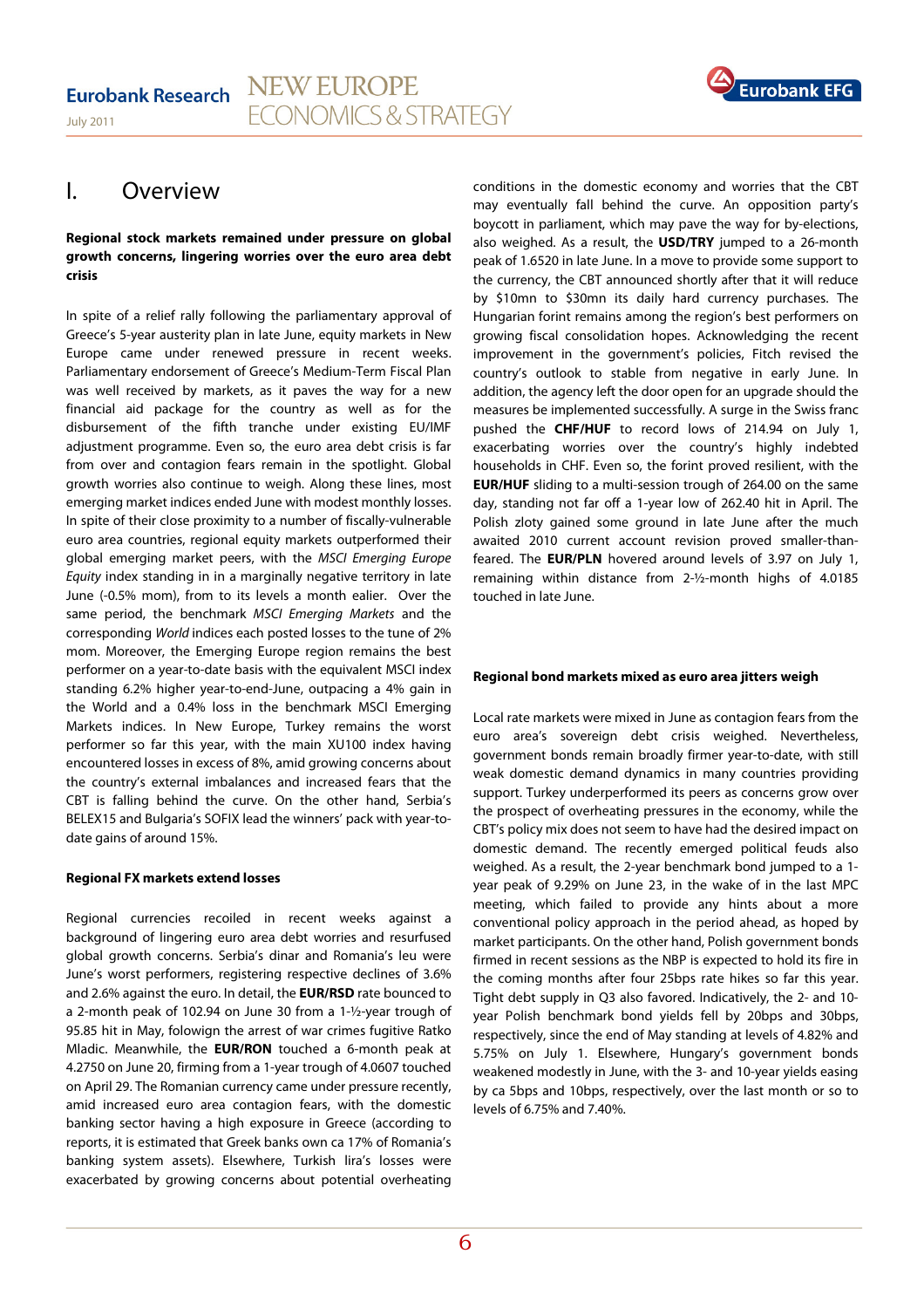

#### **External debt markets weaken on euro area debt crisis spillover concerns, but continue to outperform European peers**

External debt markets in New Europe modestly weakened in recent weeks on spillover worries stemming from the debt crisis in the euro area. Five-year CDS spreads for most countries in the region widened (by around 2.5-7%) since the end of May. However, they continue to fare much better compared with Western Europe peers. Indicatively, spreads in Hungary hit a 308.5bps 4-month peak on June 24 before narrowing slightly after the Greek parliamentary MTFP approval. Similarly, Polish 5-year CDS spreads rose to 167.5bps on the same day, touching their highest level since November 2010. Turkey underperformed, with spreads widening ca 7% from the end of May and touching a near 1-year peak of 193bps in late June, as overheating worries and an unorthodox central policy mix continue to weigh. The recent emergence of political noise did not favor either. On the other hand, Ukraine outperformed, with spreads standing little changed on the month at 461bps on hopes that talks on the IMF financial aid package, which had been brought to a standstill earlier this year, will resume in the coming months.

#### **Strategy - Emerging New Europe Markets**

**In the FX markets,** the lira is likely to remain under pressure in the short-term in view of a record high current account deficit and market worries that the Central Bank may fall behind the curve in its fight against inflation. However, from a longer term perspective we remain constructive on the Turkish currency as domestic growth fundamentals remain resilient and the CBT is expected to adopt a more conventional policy approach later this year. Even so, we are of the view that the **EUR/TRY** rally witnessed in recent months has been overdone. The pair hit a 5-year peak of 2.3660 on June 29 and stood at ca 2.33 at the time of reading. As such, we anticipate a reversal of the trend in the coming sessions and we would enter short positions at levels of 2.35 with a stop loss at 2.37 and a target of 2.26.

**In the sovereign credit space,** we stick to our previous recommendation of playing the 145bps-175bps range in Turkey's 5-year CDS spreads, becoming sellers of protection at levels above 175bps and buyers at levels below 150bps. As recommended earlier this year (January 2011) we maintain our short Romanian 1 year CDS position to maturity as Romania's macroeconomic outlook continues to improve. We collected gains on our previous long 5-year CDS position, which hit our 290bps target on June 23. Meanwhile, we maintain our recent long Poland 5-year CDS vs. short Russia 5-year CDS position at levels around 10bps (July 1) as a pure oil play on the latter and twin-deficit-concerns view on the former, with a target of 30bps and a stop loss at +5bps. Although our earlier call for long positions on the Markit iTraxx SOVX index for Western Europe vs. short on the corresponding CEEMEA trade were vindicated, we remain sidelined as a narrowing momentum

may eventually emerge when the recent rally runs out of steam. Elsewhere, we took profit on the long positions in Bulgaria's 5 year CDS spreads which touched its 245bps target on June 24.

We reiterate our earlier call that **local rates markets** may come under pressure later in the year as inflation risks loom ahead and we continue to prefer staying broadly sidelined. Even so, we would like to maintain our earlier 2/10 steepeners position in Polish cross currency swaps at current levels of 26bps with a stop loss some 15bps lower and a target at 50bps. With regards to our previous recommendation of 2s/5s flatteners in Turkish cross currency swaps (entered at 60bps) we closed our position at levels of 50bps, collecting a small profit. The pair's technical picture suggests that a steepening momentum is likely to emerge ahead. Also in support of the aforementioned the market appears to have already priced in a significant amount of rate hikes. The 1 year cross currency swap has moved to 7.65% levels from 7% earlier this year, while the central bank continues to staunchly support its current policy mix and may eventually confound rate hike expectations

#### **Written by**

**Platon Monokroussos Assistant General Maanger Head of Financial Markets Research**  pmonokrousos@eurobank.gr

**Galatia Phoka Emerging Markets Analyst**  gphoka@eurobank.gr

**Special thanks to:**  Costas Katsileros Christos Pnevmatikatos Konstantinos Dimaresis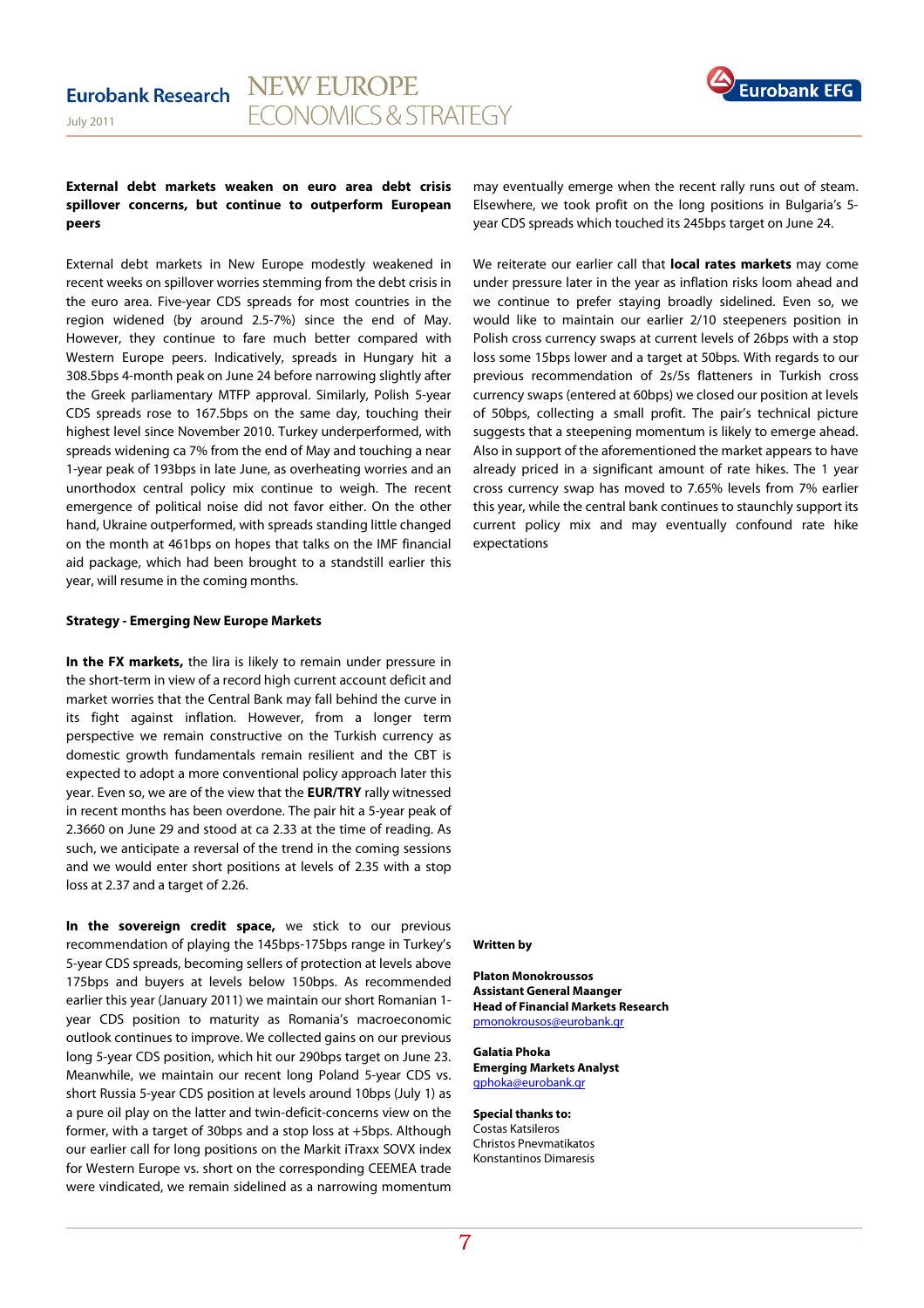

## II. New Europe – Country Analysis: **Bulgaria**

## **First quarter GDP growth revised upwards**

- GDP growth in the first quarter of 2011 has been revised to 3.4% yoy, from 2.5% yoy in the initial flash report on strong export growth
- Parliament adopted basic elements of the new Stability Pact, which enshrines fiscal discipline in the legislation.

### **First quarter GDP growth revised to 3.4% from 2.5% in the flash estimate**

Q1:2011 real GDP growth came in at 3.4% yoy, from 2.5% yoy estimated earlier. On a quarter-on-quarter seasonally adjusted basis, real GDP grew by 0.6% in the first quarter of this year, from 0.5% qoq in Q4:2010. From a sectoral standpoint, agriculture and construction recorded negative annual growth rates in Q1:2011. Agriculture contracted by -3.3% yoy (+1.1% qoq) in Q1 vs.-2.3% yoy (-3.8% qoq) in Q4. Construction was also in red, declining by - 1.8% qoq/-0.8% yoy in Q1 compared to +0.9% qoq/+2.3% yoy in the prior quarter. On the other hand, the industrial sector expanded on a yoy basis, although its gross value added slowed to  $-1.2\%$  qoq/ $+2.2\%$  yoy, from 3.5% qoq/ $+7.1\%$  yoy in the prior quarter. The positive news come from the services sector, which accelerated to +1.6% qoq/+3.6% yoy, from 0.3% qoq/+2.1% yoy in the prior quarter.

From the demand side, private consumption inched up to -0.1% qoq/+0.8% yoy, from +0.3% qoq/+0.3% yoy in Q4. However, this was broadly offset by weaker government spending, leaving total consumption growth at  $-0.3\%$  gog/ $+0.1\%$  yoy in O1 vs.  $+0.3\%$ qoq/0% yoy in Q4. Gross fixed capital formation recorded a marginally positive qoq reading (+0.9%), with the corresponding yearly reading improving further to 1.6% yoy in Q1, from -1% yoy in the prior quarter. In contrast, inventories had a negative contribution to overall Q1:0211 GDP growth. Overall gross capital formation contraction deepened to -3.7% qoq/-9.4% yoy in Q1 compared to +2.7% qoq/-4.8% yoy in Q4. On a more positive note, net exports recorded another quarter of astonishing growth. Exports accelerated to 4.6% qoq/+20.1% yoy in Q1 compared to - 3.9% qoq/+15.1% yoy in Q4, while imports slowed down to -1.0% qoq/+8.6% yoy in Q1, from +5.9% qoq/+10.7% yoy in Q4.

## **Net exports continue leading the growth recovery; contribution of private consumption stayed positive for a second quarter in a row in Q1:2011**

In our previous (May 2011) New Europe Economics & Strategy report, we expressed certain reservations about the Q1:2011 flash GDP report, prefering to to wait for the announcement of the revised data before providing a more detailed analysis. The announcement of the finalized data contained significant deviations from the original announcements within the individual categories (particularly on the demand side).

| <b>Bulgaria: Eurobank EFG Forecasts</b>        |                  |                |               |             |  |  |
|------------------------------------------------|------------------|----------------|---------------|-------------|--|--|
|                                                | 2009             | 2010           | 2011f         | 2012f       |  |  |
| Real GDP (yoy%)<br><b>Final Consumption</b>    | $-5.5$<br>$-7.3$ | 0.2<br>$-1.1$  | 3.2<br>1.0    | 4.0<br>3.5  |  |  |
| Gross Capital Formation (Fixed)                | $-17.6$          | $-16.5$        | 4.5           | 6.5         |  |  |
| Exports                                        | $-11.2$          | 16.2           | 8.5           | 7.5         |  |  |
| Imports                                        | $-21.0$          | 4.5            | 6.5           | 7.0         |  |  |
| Inflation (yoy%)                               |                  |                |               |             |  |  |
| HICP (annual average)                          | 2.5              | 3.0            | 5.0           | 3.5         |  |  |
| HICP (end of period)                           | 1.6              | 4.4            | 4.6           | 3.0         |  |  |
| Fiscal Accounts (%GDP) - Cash Basis            |                  |                |               |             |  |  |
| General Government Balance                     | $-0.9$           | $-3.9$         | $-2.5$        | $-2.0$      |  |  |
| Gross Public Debt                              | 15.6             | 16.7           | 19.5          | 21.5        |  |  |
| Primary Balance                                | $-0.2$           | $-3.3$         | $-2.0$        | $-1.0$      |  |  |
| <b>Labor Statistics - National Definitions</b> |                  |                |               |             |  |  |
| Unemployment Rate (registered, %)              | 9.1              | 9.2            | 8.9           | 7.0         |  |  |
| Wage Growth (total economy)                    | 11.8             | 6.2            | 7.5           | 6.0         |  |  |
| <b>External Accounts</b>                       |                  |                |               |             |  |  |
| Current Account (% GDP)                        | $-8.9$           | $-1.0$         | $-2.5$        | $-3.5$      |  |  |
| Net FDI (EUR bn)                               | 2.4<br>77.4      | 1.6            | 1.5           | 2.5<br>85.0 |  |  |
| FDI / Current Account (%)                      | 12.9             | 460.0<br>13.0  | 150.0<br>13.5 | 15.0        |  |  |
| FX Reserves (EUR bn)                           |                  |                |               |             |  |  |
| <b>Domestic Credit</b>                         | 2008             | 2009           | 2010          | 01 11       |  |  |
| Total Credit (%GDP)                            | 75.2             | 79.2           | 76.4          | 75.5        |  |  |
| Credit to Enterprises (%GDP)                   | 47.8             | 49.4           | 48.2          | 47.6        |  |  |
| Credit to Households (%GDP)                    | 26.0             | 28.2           | 26.4          | 25.9        |  |  |
| FX Credit/Total Credit (%)                     | 57.2             | 58.6           | 61.3          | 61.6        |  |  |
| Private Sector Credit (yoy)                    | 32.3             | 4.5            | 2.1           | 2.9         |  |  |
| Loans to Deposits (%)                          | 119.3            | 120.5          | 112.9         | 109.7       |  |  |
| <b>Financial Markets</b>                       | Current          | ЗΜ             | 6М            | 12M         |  |  |
| Policy Rate                                    |                  | Currency Board |               |             |  |  |
| EUR/BGN                                        | 1.96             | 1.96           | 1.96          | 1.96        |  |  |

Source: National Sources, Eurostat, IMF, Eurobank Research

Furthermore, there was a major revision in the methodology of adjusting data for seasonality.

Our impression from the Q1:2011 GDP data is very positive. However, we do note that net exports remained the main driver behind the economic recovery. Net exports contributed 6.1pps to growth in Q1-2011 compared to 1.5 pps in the previous quarter as exports growth remained exceptionally high (54% yoy in Jan-May). The contribution of net exports is expected to remain positive throughout 2011, yet its impact is expected to start fading away gradually, as exports growth is expected to decelerate in 2H on deteriorating sentiment in the main EU trading-partner ecopnomies..

On the other hand, domestic demand remained a drag on the economy in Q1. Public consumption did not, and it is not expected to contribute positively in the period ahead given the fiscal consolidation process underway. However, the contraction in private consumption has bottomed out. In fact, private consumption is showing the first signs of a (still timid) revival.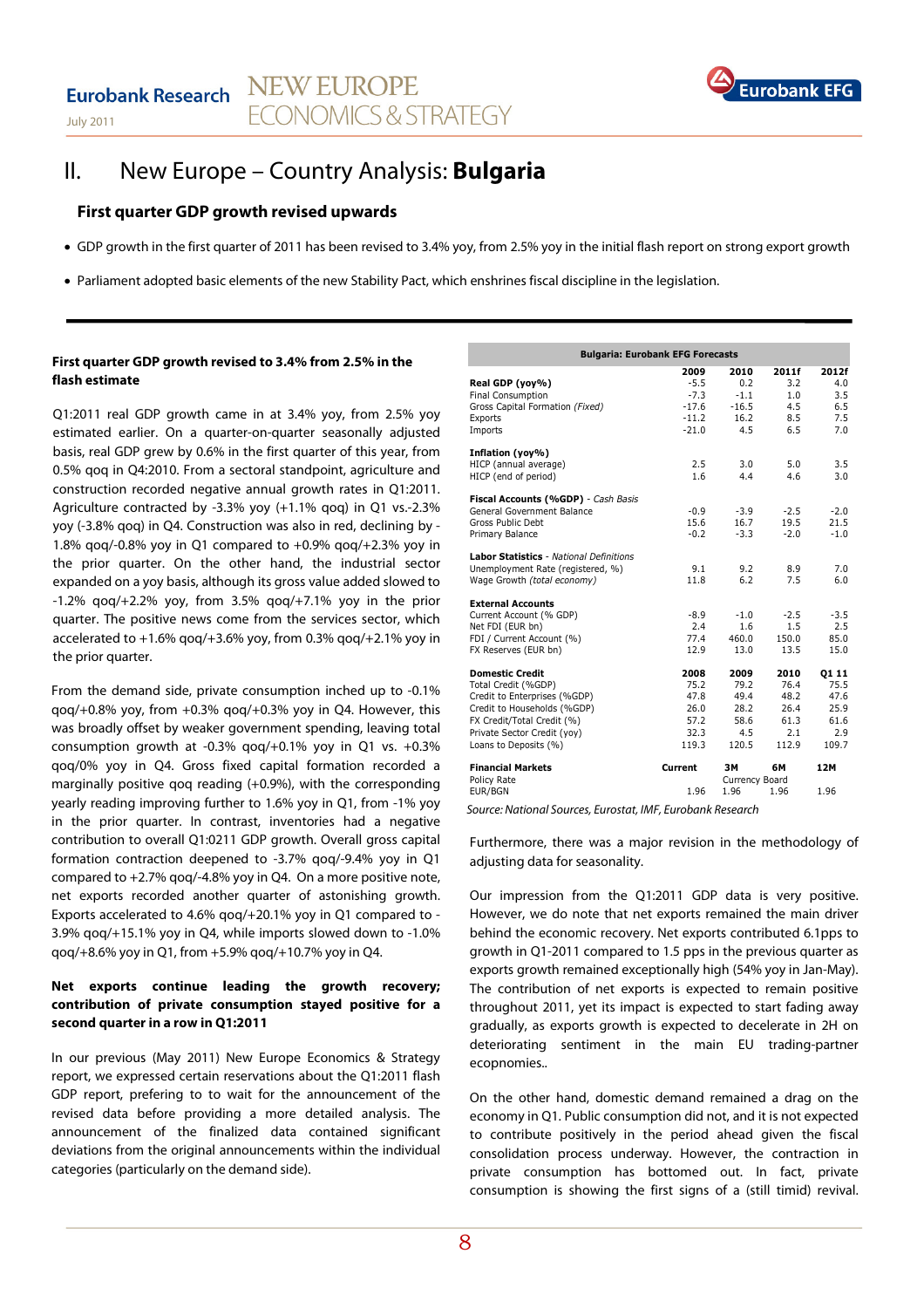

Private consumption had a positive contribution in the GDP print for a second quarter in a row since the onset of the crisis (0.5pps in Q4 2010 and Q1 2011 respectively). This is particularly important if we take into account that a larger proportion of disposable income was used for food and energy purposes (because of significantly higher prices). We anticipate that private consumption will remain relatively subdued, but continue to contribute positively in the period ahead, especially as a number of fa vorable factors will come into play in H2: the indexation of lowest pensions due in July, the increase of minimum wage by 12.5% and some improvement in the labor market conditions. Registered unemployment has only mildly declined to 8.9% in May compared to a 9.8% high recorded in last January.

On the negative side, investments had a negative contribution which was further pulled down by inventories (a total of -2.8pps). However, a shift to a positive territory remains in the cards in the period ahead. Investments are going to receive increased support from the continuing inmprovement in EU funds absorption (which is mainly headed towards infrastructure investments) and the government's privatization program (state owned tobacco company, ammunition industries etc).

#### **Figure 1**

#### **Net exports remain the engine of the economic recovery**



Source: National Statistics, Eurobank Research

All in, our assessment on the domestic macro outlook has remained broadly unchanged. We upgraded our full year GDP forecast to 3.2% in our last trip to Sofia back in March, when we witnessed an improvement in the domestic economic environment. Back then, our forecast seemed to lie significantly above consensus. The announcement of the first quarter GDP data suggests that our forecast is within reach. The updated forecasts of international organizations for the Bulgarian economy released since April are now more optimistic. IMF upgraded its 2011 GDP forecast to 3% compared to 2.5% in the previous publication of World Economic Outlook in October 2010. Additionally, the EBRD has revised its growth forecast to 3.1% this year from 2.6% in its

January projection, according to its latest Regional Economic Prospects report.

Having said that, risks to our GDP forecast remain significant and, on balance, skewed to the downside. Bulgaria has escaped unscathed from unfavorable trade and financial market spillovers steming from the lingering euro area debt crisis. At best, a slowdown in the euro area economy is likely to put a lid on the strength of Bulgarian exports (45.6% of total exports headed towards the Eurozone in 2010) despite their ongoing diversification to the dynamic markets such as Russia and Turkey. In addition, the outlook of the domestic household and private sector may have improved, but downside risks remain. In our analysis, we identify the following factors as presenting the downside main risks: rising food and oil prices, weak domestic credit activity, high refinancing needs of private-sector external debt and the still high unemployment rate.

### **Parliament adopted two important elements of the proposed Stability Pact, which aims to enshrine fiscal discipline in the legislation**

On June 30, the Parliament adopted two of the main elements of the proposed Financial Stability pact in the budget law legislation (Organic Budget Law). More specifically, the Financial Stability Pact introduced a fiscal rule which foresees two main amendments in the budget planning effective from 2012:

- The introduction of a cap on fiscal deficit: The general government deficit cannot exceed 2% of GDP. The cap set in the budget law is stricter than the 3% of GDP threshold provided in the first draft of the Financial Stability pact.
- The introduction of a cap on the redistributive role of the state: General government expenditure (including EU funding related spending) is capped at 40% of GDP. The first draft proposed a 37%-of-GDP cap on government expenditure, though without accounting for the contributions to the EU budget or participation in EU cofinanced projects.

In principle, the Financial Stability Pact constitutes a framework aiming tp ensure that fiscal discipline is instilled in the legislation. The original version of the Pact was subject to public consultation and negotiations with political parties and social partners which resulted in several new drafts. The main elements of the latest draft became a part of the budget planning law.

However, there are elements that will be debated further and will require an extended majority in order to become a part of the constitution. There is an extra provision within the pact that there can be no changes in direct taxation rates or new direct taxes without a two-thirds majority in the parliament. Finally, the latest draft provides for a requirement of two-thirds majority in the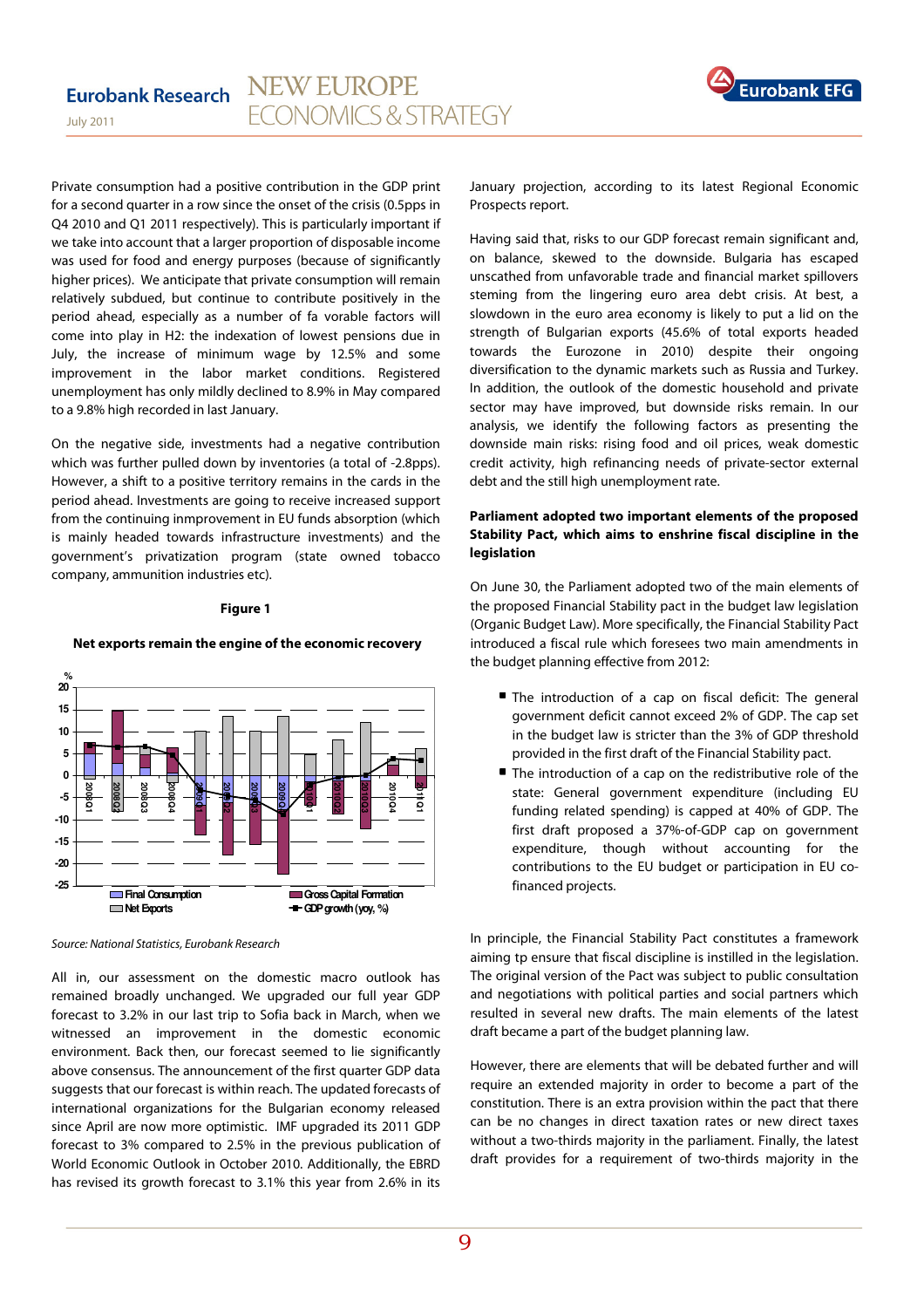

parliament for an approval of the budget deficit to exceed the 2% limit.

On the other hand, more time and a broader consensus among political parties will likely be needed for the Pact to become a part of the Constitution. The Financial Stability Pact has to be approved by 180 out of 240 members of the Parliament (majority of ¾). In case of a 2/3 majority in the first vote, the procedure foresees another hearing and a revote in the parliament between 2 and 5 months later. in the second vote, a majority of at least 160 members is required for the pact to become a part of the constitution. Further developments from that point of view are expected to take place after the Presidential election scheduled for October 23rd. However, the consensus view is that major opposition parties will not consent to the fiscal rule becoming a part of the constitution despite the improvements.

In our trip notes to Sofia published in mid March, we provided an extensive coverage of the proposed legislation in its original version. Following our discussions with domestic officials, we became even more convicted about the usefulness of adopting a certain kind of fiscal rule. The most important benefit from such a mechanism is that the proposed framework institutionalizes the prudent fiscal policy stance of the recent years. The set of simple and transparent rules strengthens longer-term fiscal discipline, while, at the same time, rationalizing the redistributive role of the state. At the same time, fiscal discipline ensures the creation of buffers accumulated during economic boom times.

However, we think that the final version of the legislation adopted in the budget law contained even more rigid rules. In turn, it reduces the degrees of freedom of policymakers or at least it would require a broader consensus among the implementation of counter-cyclical fiscal policies in economic downturns. This is important given the existence of a currency board which prohibits an independent monetary policy, It is also important to note that the proposed legislation is stricter than any other fiscal rule applied in Western Europe. That is because it touches upon the socially sensitive issues of taxation and reduces fiscal policy flexibility in a macroeconomic environment already constrained by an ultra-rigid monetary policy regime.

**Written by** 

**Ioannis Gkionis Research Economist Coordinator of Macro Research**  igkionis@eurobank.gr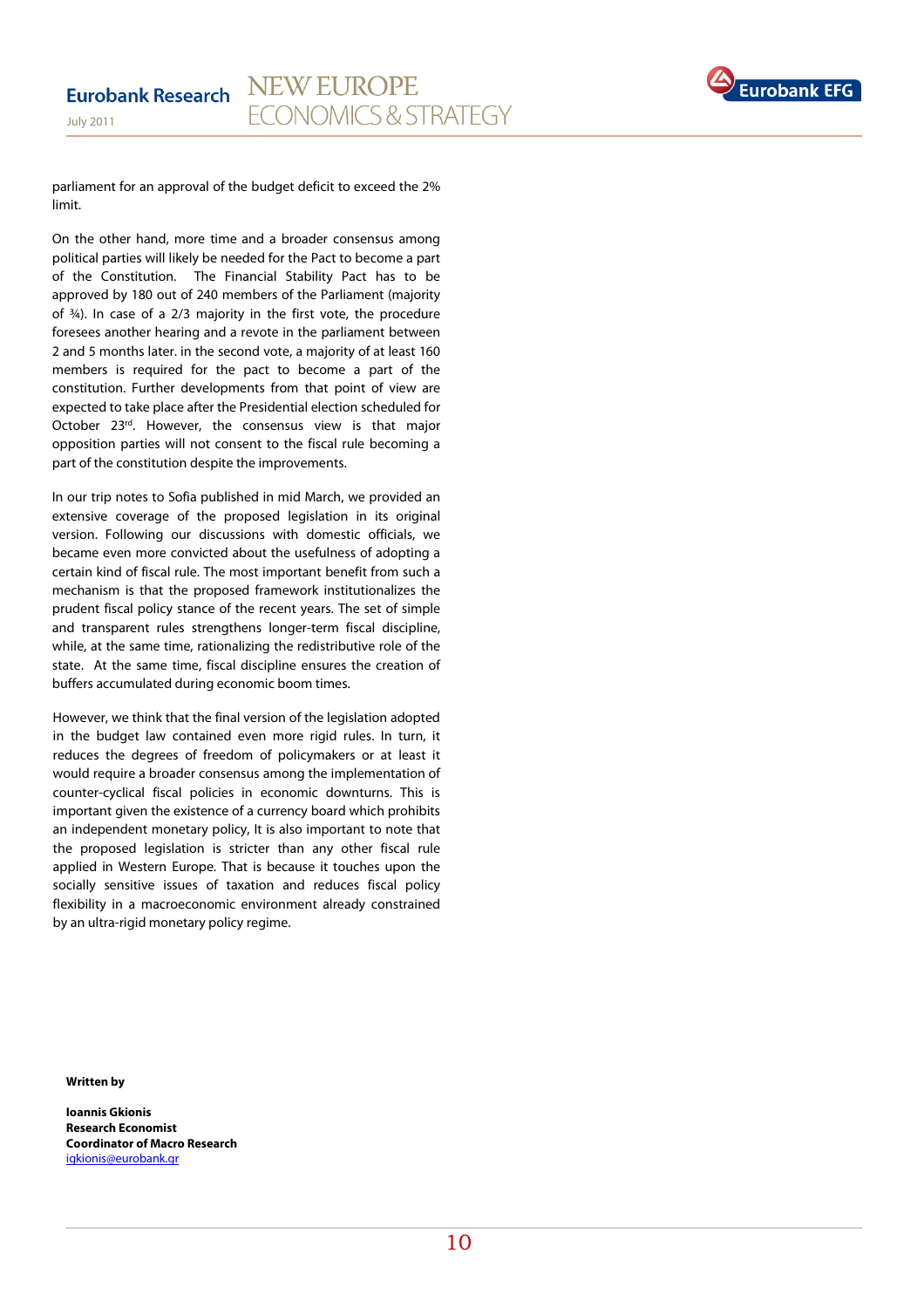

#### **Focus: latest developments in the Bulgarian banking sector**

Total domestic credit extended from Bulgarian banks in May 2011 increased by 3.9% yoy / 0.2% mom, recording little change from April, when the rate of increase stood at 3.9% yoy/0.4% mom. This figure on a yearly basis was the highest since December 2009. In a similar fashion, private sector credit growth came to a 3.3% yoy/ 0.2% mom, close to April's 3.3% yoy/0.4% mom, the highest reading since March 2010. In between these values, credit growth bottomed out two times in April at 2.6% yoy and November 2010 again at 2.6% (Figure 1).

#### **Figure 1**

#### **Total credit supported by corporate credit growth.**



Source: Bulgarian National Bank, Eurobank Research

Breaking down the components of credit dynamics, corporate credit seems to support total credit single-handedly. Credit to corporations increased by 5.5% yoy/0.3% mom in May 2011. This was marginally lower than April's 5.6%yoy figure. Corporate credit growth has been on a positive territory since September 2010, when it grew by 0.8% yoy/2.5% mom. Credit to corporations accounted for 63.4% of total credit in May 2011. Consumer loans are poles apart however, still decreasing in May, at -3.2% yoy/0.0% mom, the third month in a row of null monthly growth. Nevertheless, this passes as an improvement, since consumer loans have had negative growth since September 2010, decreasing at a steadily diminishing rate since a November 2010 bottom of -4.5%yoy/-0.1% mom.

In terms of currency breakdown, credit in foreign currency leads growth whereas local currency credit has yet to turn positive. Credit in foreign currency grew by 7.6% yoy in May 2011, while in local currency it was negative (-1.6%yoy) . Over the past 12 months, average FX credit growth has been around 7.5% and credit in LC has retreated at an average rate of -2.5% yoy.

Deposits exhibit stronger growth than credit and an inverse behavior in respect to currency denomination. Total deposits came to 8.9% yoy/0.7% mom in May 2011, falling slightly from 9.2% yoy/0.7% mom in April. Deposit growth is following a vacillating trend, mildly increasing throughout the last 12 months after an August 2009 bottom of -0.11%, the only instance of negative growth. The increasing trend is attributed to deposits in LC running at 19.0% yoy/0.4% mom, while FX deposits, stand roughly inert at 0.3%yoy/1.1% mom in May 2011. Past values for these rates are shown in Figure 2, where the steep growth of deposits in BGN during 2010 stands out. In 2011, growth seems to be reaching a point of saturation where further speed up is unlikely.

#### **Figure 2**

#### **Local currency deposits drive deposit growth**



Source: Bulgarian National Bank, Eurobank Research

The result of the gap between deposits in FX and BGN is a decrease in the FX deposits over total deposits ratio, namely 49.5% in May compared to 55.0% in November 2009, around the height of the crisis. Vise versa, the same ratio for FX credit rose to 62.1% in May 2011 from a 58.3% low in November 2009.

Lingering contagion risks from the Euro area debt crisis continue to dominate fears since the onset of the debt crisis. This is important because EU bank subsidiaries hold 72.8% of Bulgarian market share. In our March 2010 analysis of contagion effects from the sovereign debt crisis in the euro area we concluded that the fiscal crisis will affect the Bulgarian economy but not to any degree that quenches stabilization or induces recession. Additionally, the Bulgarian banking sector is well protected against negative spillover effects. The banking system boasts a capital adequacy ratio that stood at 17.66% and Tier I capital adequacy at 15.36% in end-March 2011. This easily covers the capital adequacy ratio required for Bulgarian banks by the Bulgarian Central Bank, namely 12%, and about twice the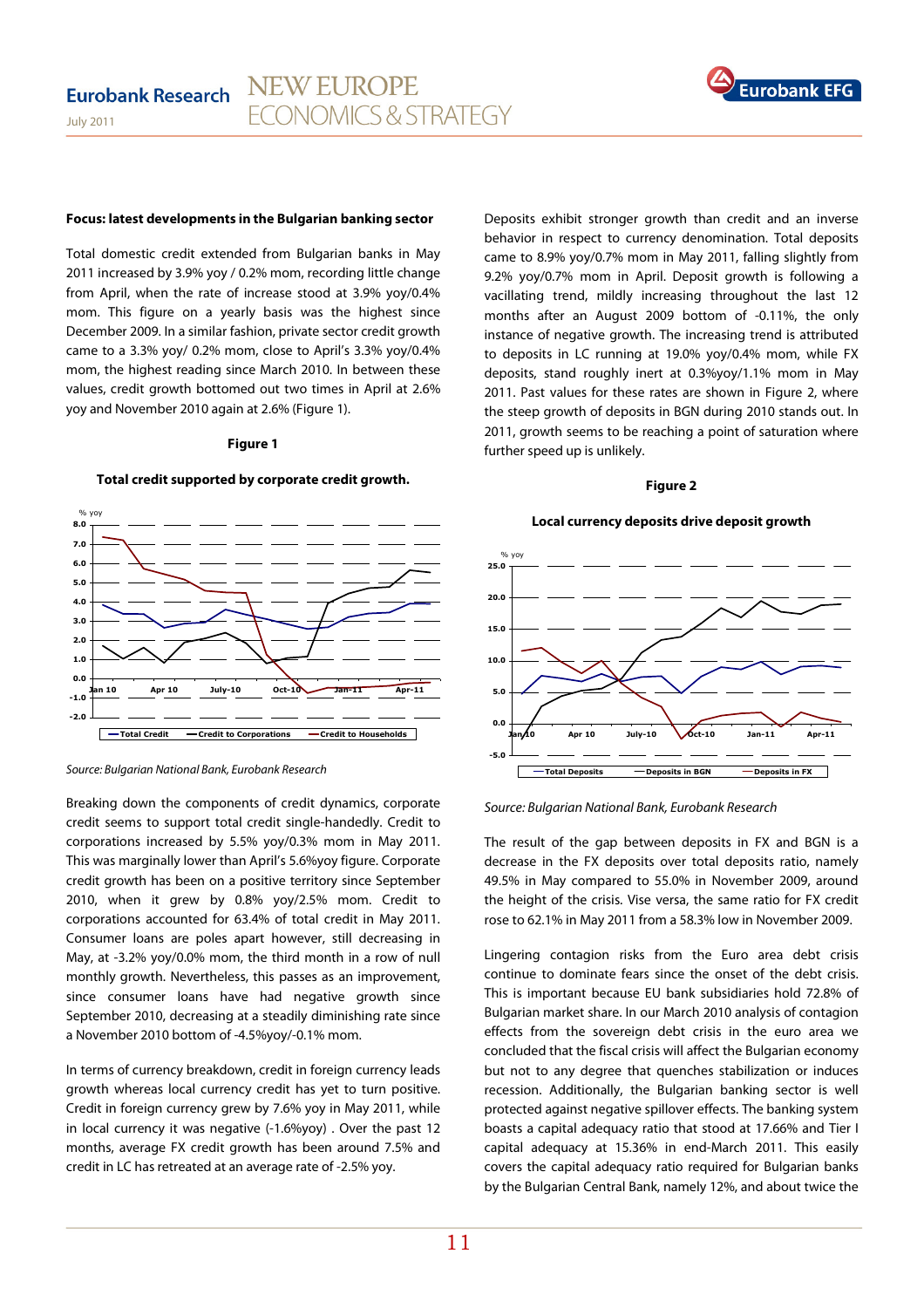

8% minimum requirement in EU. As Bulgarian National Bank's governor Ivan Iskrov put it in a much-quoted statement, Greek banks are a main pillar of stability in Bulgaria's banking sector.

Non-performing and restructured loans in May 2011 reached all time high rates of 20.9% for non-financial corporations, 18.4% for consumer loans and 17.5% for housing loans. For comparison, in May 2010 corporate NPLs were 10.4%, consumer loans 15.2% and mortgages 13.2%. As long as NPLs remain at high levels, credit conditions will continue to be tight.

Banks show increasing profits amounting to 280mn BGN in January to end May 2011, a 3.3% increase from a year before. Full year 2010 profits came to 617mn BGN, a 0.84% return over assets, dwarfing in front of profits in the before crisis era in the amounts of 1.4bn. However, not once through these adverse conditions have profits turned negative.

In conclusion, these two months are not necessarily a peak in credit growth. Potential for improvement is scarce and doubledigit credit growth rates are a distant prospect while it has been clear for quite some time now that credit growth may only recoup its before-crisis rates of over 40% in the far long term. Nevertheless, in slow steps, we anticipate a mild improvement on the back of macroeconomic conditions. News of a generally improving Bulgarian economy, such as the recent positive value of private consumption growth in Q1, will eventually show up in the statistics of consumer credit. Furthermore, the strong export growth Bulgaria has achieved in the past may slow down and credit to corporations focusing on exports will subsequently suffer a minor drop. Increasing real domestic demand can offset this imbalance through loans to domestic corporations and households. However, these developments will probably come in the form of minor corrections rather than salient fluctuations from the present situation.

**Written by** 

**Michalis Giazitzoglou Junior Economic Analyst**  v-mgiazitzoglou@eurobank.gr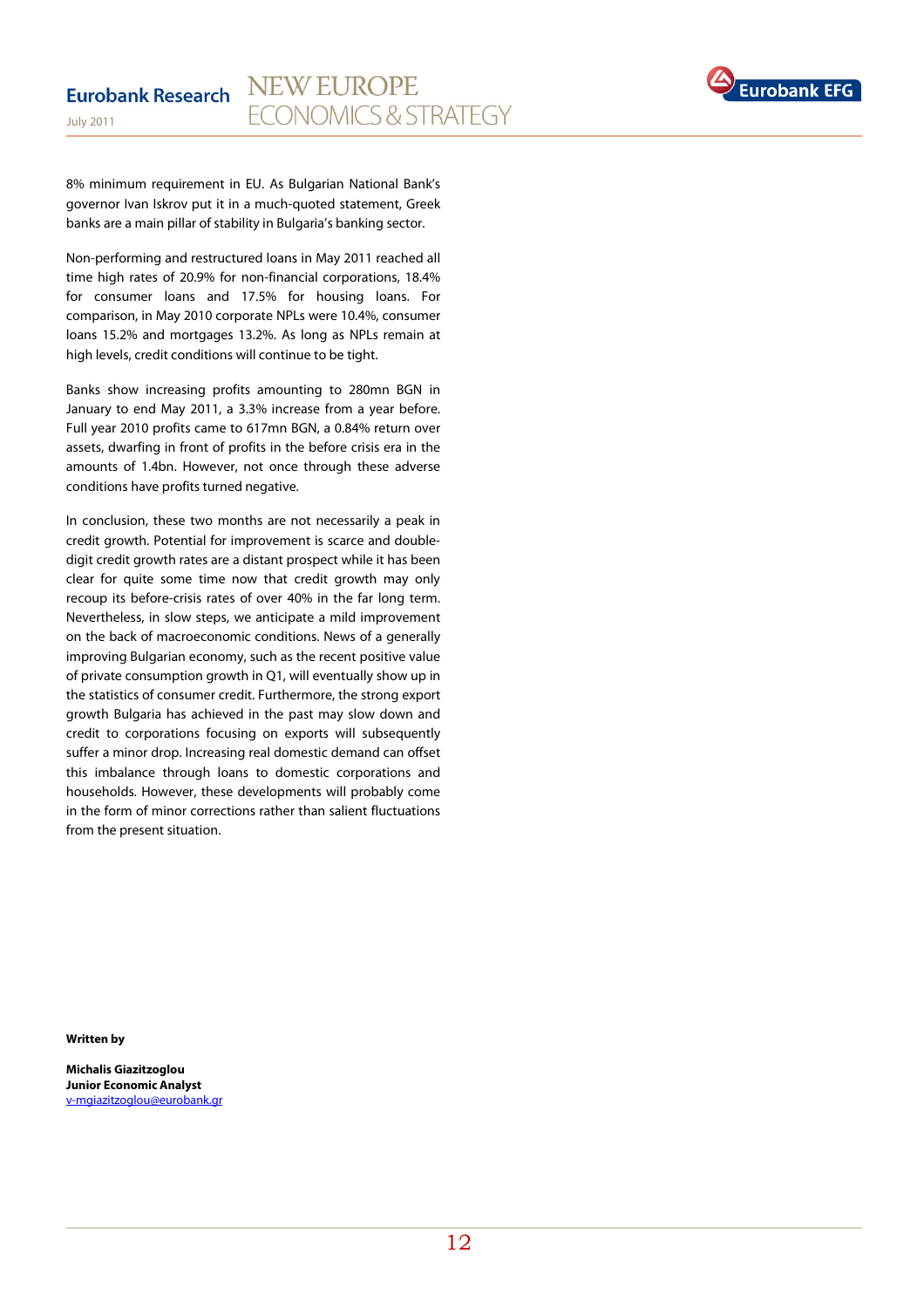## Eurobank Research NEW EUROPE **FCONOMICS & STRATEGY** July 2011



## II. New Europe – Country Analysis: **Poland**

### **Solid growth continues**

- Solid growth continues, powered by vibrant domestic demand
- Revised BoP data shows current account deficit at 4.5% of GDP in 2010 vs. 3.4% of GDP reported earlier
- Headline inflation eased to 4.2% yoy in June, after spiking to 5.0% yoy in the prior month due to higher food prices
- NBP keeps key policy rate unchanged at 4.50%, after delivering 100bps of rate hikes earlier in the year.

### **Solid GDP growth continues, supported by vibrant domestic demand and EU co-financed infrastructural projects ahead of 2012 European Football Championships**

The outlook of the Polish economy remains positive, with strengthened domestic demand dynamics helping to offset the slowdown in key export markets. The manufacturing PMI slowed in June to the lowest level in 18 months (51.2 down from 52.6 a month earlier) due to a slump in the new export orders component. Even though the PMI marked the 20<sup>th</sup> month of consecutive expansion, manufacturing activity lost pace for the third month in a row. Nonetheless, Poland's industrial production still grew by 7.8% yoy in May up from 6.6% yoy in April. Meanwhile, retail sales slowed to 13.8% in nominal terms in May down from the 18.6% yoy recorded in April (this print was favored by comparison to negative print of April 2010). At the same time, labor market conditions continue to improve. Wage growth slowed to 4.1% yoy in May down from 5.6% yoy in April, while the unemployment rate fell for the third month in a

| <b>Poland: Eurobank EFG Forecasts</b>   |                |        |        |                                 |
|-----------------------------------------|----------------|--------|--------|---------------------------------|
|                                         | 2009           | 2010   | 2011f  | 2012f                           |
| Real GDP (% yoy)                        | 1.6            | 3.8    | 4.0    | 4.1                             |
| Private Consumption                     | 2.0            | 3.2    | 3.5    | 3.6                             |
| Government Consumption                  | 2.0            | 3.5    | 3.0    | 2.5                             |
| Gross Capital Formation                 | $-13.6$        | 6.3    | 6.5    | 4.5                             |
| <b>Exports</b>                          | $-6.8$         | 10.2   | 6.8    | 7.0                             |
| Imports                                 | $-12.4$        | 10.7   | 7.9    | 7.1                             |
| Inflation (% yoy)                       |                |        |        |                                 |
| CPI (annual average)                    | 3.5            | 2.6    | 4.3    | 3.5                             |
| CPI (end of period)                     | 3.5            | 3.1    | 4.1    | 3.2                             |
| Fiscal Accounts (% GDP)                 |                |        |        |                                 |
| General Government Balance              | $-7.3$         | $-7.9$ | $-7.0$ | $-6.5$                          |
| Gross Public Debt (ESA95 definition)    | 50.9           | 55.0   | 55.4   | 55.1                            |
| Gross Piblic Debt (national definition) | 49.9           | 53.0   | 54.5   | 54.0                            |
| Labor Statistics (%)                    |                |        |        |                                 |
| Unemployment Rate (% of labor force)    | 11.0           | 12.0   | 12.2   | 11.8                            |
| Wage Growth (private sector - average)  | 4.2            | 3.6    | 4.5    | 4.3                             |
| <b>External Accounts</b>                |                |        |        |                                 |
| Current Account (% GDP)                 | $-3.9$         | $-4.5$ | $-4.8$ | $-4.7$                          |
| Net FDI (bn EUR)                        | 6.1            | 7.5    | 8.0    | 9.0                             |
| FDI / Current Account (%)               | 90.6           | 65     | 75     | 70                              |
| FX Reserves (bn EUR)                    | 54.8           | 70     | 60     | 65                              |
| <b>Domestic Credit</b>                  | 2008           | 2009   | 2010   | Q1 11                           |
| Total Credit (% GDP)                    | 50.9           | 53.1   | 55.4   | 55.0                            |
| Credit to Enterprises (% GDP)           | 17.6           | 16.1   | 15.2   | 15.3                            |
| Credit to Households (% GDP)            | 29.7           | 31.6   | 34.2   | 33.7                            |
| FX Credit/Total Credit (%)              | 32.6           | 30.2   | 30.8   | 30.1                            |
| Private Sector Credit (% yoy)           | 38.1           | 7.2    | 8.9    | 10.6                            |
| Loans to Deposits (%)                   | 106.0          | 102.6  | 102.4  | 99.5                            |
| <b>Financial Markets</b>                | <b>Current</b> | 3M     | 6M     | 12M                             |
| Policy Rate                             | 4.50           | 4.50   | 4.50   | 4.75                            |
| EUR/PLN                                 | 3.96           | 3.90   | 4.00   | $4.10$ $\overline{\phantom{1}}$ |

row in May, to 12.2% from 12.6% in the prior month. Overall, we anticipate full-year GDP growth to reach 4.0% yoy in 2011, supported by strong domestic demand ahead of EURO 2012 (European Football Championships) ongoing preparations.

## **Following NBP's revisions, the current account deficit is drifting upwards**

The National Bank of Poland (NBP) released the first quarter current account and balance of payment data including revisions for the period 2004-2010 to reflect the large errors and omissions component. The NBP changed its accounting rules to reduce the volume of unclassified transactions. Some 90% on average in errors and omissions have been allocated to the current account balnce, with the remainder anmount being added to the financial account. The overall level of annual revisions in the current account deficit averaged 1.4ppts, below expectations of ca 2ppts of GDP. Yet, the current account deficit in 2010 was higher than previously reported; it stood at 4.5% of GDP versus 3.4% of GDP. What's more, in 2009 the current account deficit increased to 3.9% of GDP from 2.1% of GDP estimated earlier. Actually, given the revisions the current account deficit has never been below 3% of GDP since 2005. (Figure 1). In the first quarter of 2011 the current account deficit widened to €3.4bn from €2.1bn recorded in Q1-10. The 12 month rolling current account gap reached €17bn (or 4.7% of GDP) in March 2011. Overall, given the recent NBP's revisions we have revised upwards our forecasts, now expecting the current account deficit to reach 4.8% of GDP in 2011.

#### **Figure 1**: **Revised current account deficit as % of GDP for period 2005-2010**

|      | C/A deficit % of GDP after the revisions | C/A deficit % of GDP before the revisions |
|------|------------------------------------------|-------------------------------------------|
| 2005 | 2.4%                                     | 1.2%                                      |
| 2006 | 3.8%                                     | 2.7%                                      |
| 2007 | 6.2%                                     | 4.7%                                      |
| 2008 | 6.6%                                     | 4.8%                                      |
| 2009 | 3.9%                                     | 2.1%                                      |
| 2010 | 4.5%                                     | 3.4%                                      |

Source: National bank of Poland, Eurobank Research.

13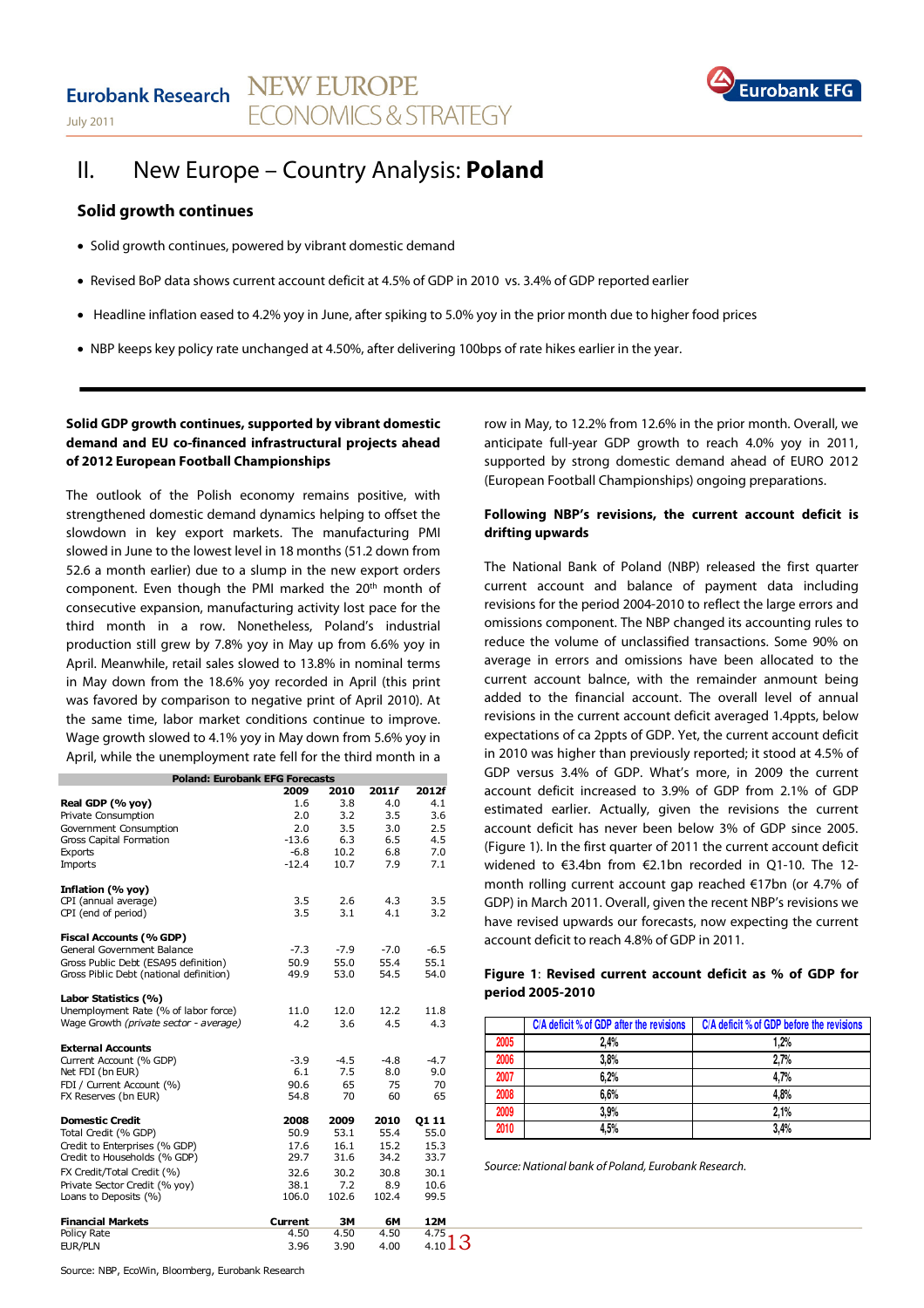#### NEW EUROPE **Eurobank Research FCONOMICS & STRATEGY** July 2011



#### **Fiscal performance is improving**

In late April, the European Commission approved Poland's plan to reduce its general government deficit to 2.9% of GDP in 2012 from 5.6% of GDP in 2011. The budget deficit target, under ESA95 accounting, is PLN85bn in 2011 vs. PLN110bn in 2010. The government has implemented a number of measures to lower the budget deficit and has already made considerable progress in that direction; the H1:2011 budget deficit amounted to 47% of the full-year target. However, apart from improved spending discipline, part of the recorded budget improvement was attributed to the 1ppt VAT increase as of 1.1.2011, higher than expected inflation and the pick-up in domestic consumption, with all of the aforementioned factors boosting budgetary revenues. Overall, the performance to date indicates that the budget deficit is declining relative to 2010. Therefore, the government's goal to contain the public debt below the 55% of GDP threshold in 2011 seems achievable.

## **June inflation eases, following prior month's unexpected surge**

Polish CPI accelerated in May to 5.0% yoy from 4.5% yoy in the prior month and consensus expectations for a 4.6% yoy print. This was the higher year-on-year inflation reading since August 2001. Headline inflation is above the NBP's 2.5% target for the eight month running. It is clear that global food and fuel prices coupled with the lagged impact of January's increase in the VAT rate have contributed to the domestic inflation surge. Food inflation stood at 9.4% yoy in May compared to 7.7% a month earlier. Accordingly, food inflation accounted for about half of the rise taken into account that the food component weights ca 30% in the CPI basket. In June, headline CPI dropped to 4.2% yoy, assisted by lower food price inflation (+6.7% yoy). Once the effects of high global food prices unwind, probably at the last quarter of 2011, headline inflation is likely to ease. However, core inflation (measure that excludes food and energy prices) also accelerated in May, reaching 2.4% yoy vs. 2.1% yoy in the prior month. This signals secondary effects from commodity price increases. Overall, in view of a likely stabilization in food and energy prices during the second half of this year, we anticipate CPI to average ca 4.3% yoy in 2011.

#### **MPC leaves key policy rate unchanged**

In early July, the Monetary Policy Committee (MPC) in its meeting decided to keep the policy rate unchanged at 4.50%. Earlier this year**,** the MPC has raised the interest rates at four out of five meetings, delivering total rate hikes of 100bps. The NBP's President has indicated that the Bank is likely to pause in its tightening tightening cycle so as to assess the impact of its earlier rate hikes. Moreover, the June's PMI slowdown suggests a weakening of the economic activity in the coming months. In addition, CPI inflation may be peaking. Much of the impetus behind rising domestic prices is due to higher global food and energy prices, which should unwind by the end of the year once global commodity prices stabilize. PPI inflation peaked in March at 9.5% yoy and dropped to 6.5% yoy in May reflecting an easing of global commodity prices.

The MPC front-loaded interest rates rises in H1:2011 and this appears to have lessened the for further policy action for the remainder of the year. Given a time lag (6-12 months) for the past rate hikes to be reflected in domestic demand, it may turn out that the NBP has already raised rates enough. Overall, we anticipate policy rate to remain at 4.50% in 2011. By contrast, the market expects rates to rise to 5.00% by year-end.

#### **Credit developments**

In May, private sector credit grew by 2.3% mom (up from 0.3% in April) and 4.0% year-to-May. This was mainly due to household credit growth, which stood at 2.6% mom in May and 3.3% year-to-May. At the same time, we observe a slowdown in total deposits growth; they decelerated to 0.2% mom in May and to 2.1% year-to-May. On Non Performing Loans (NPLs), although the NPLs to total loans ratio showed signs of stabilization (it stood at 8.2% for second month in a row in May) the nominal NPLs grew by 1.8% mom in May and 2.0% year-to-May with household nominal NPLs to increase by 4.5% year-to May.

#### **Written by**

**Dr Stella Kanellopoulou Research Economist**  Skanellopoulou@eurobank.gr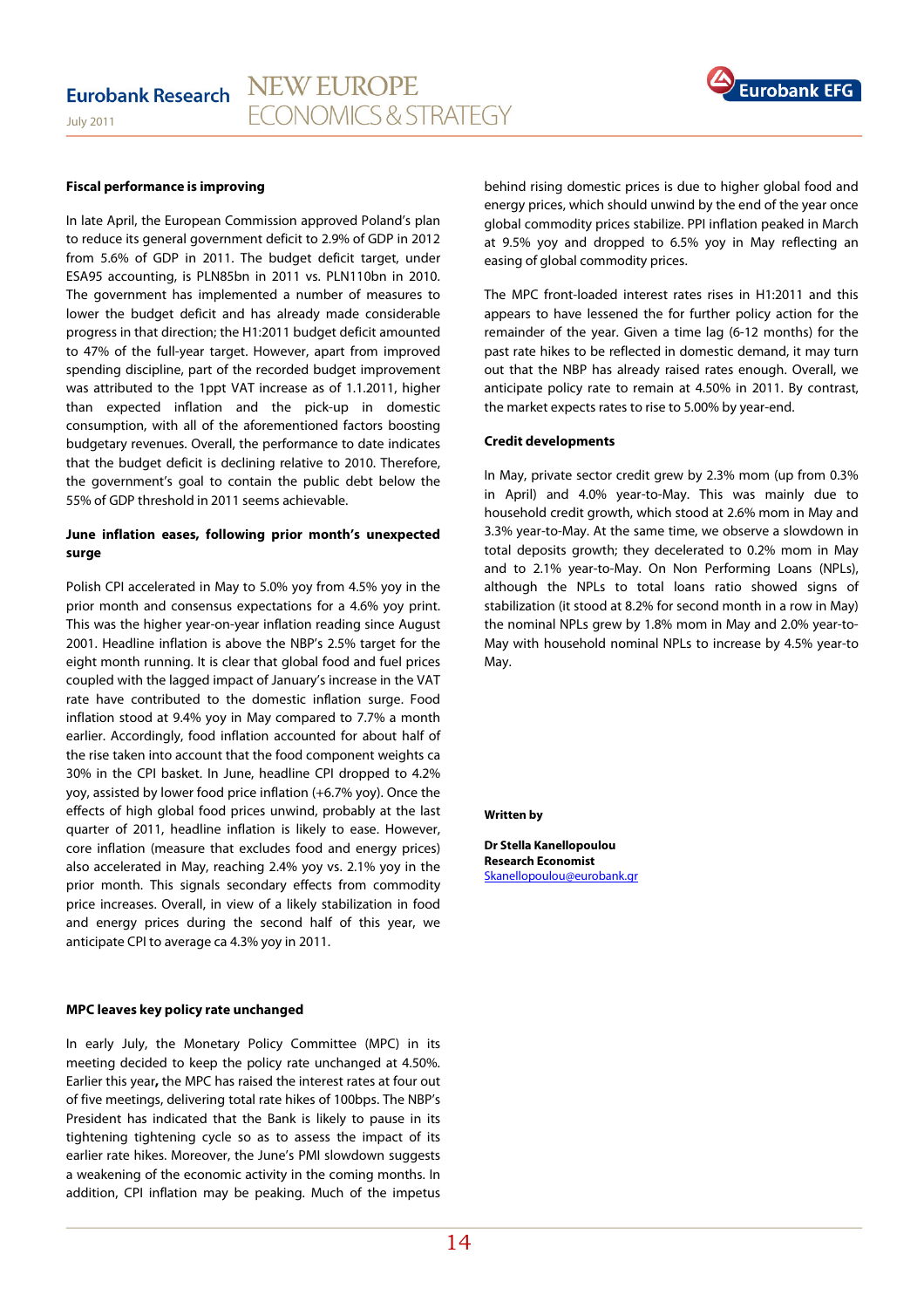

## II. New Europe – Country Analysis: **Romania**

## **Sovereign upgrade to investment grade by FITCH**

- Fitch upgraded Romania's long-term foreign currency rating by one notch to investment grade BBB
- Current account deficit declined by 37.7% yoy in Jan-May on a lower trade gap and higher current transfers.

## **Fitch upgraded Romania's long-term foreign currency rating by one notch to investment grade BBB-**

On July 5<sup>th</sup>, Fitch upgraded the sovereign ratings of Romania by one notch. More specifically, Fitch upgraded Romania's longterm foreign currency rating to 'BBB-' from 'BB+' and the longterm local currency rating to 'BBB' from 'BBB-'. At the same time, the agency upgraded the country ceiling to 'BBB+' from 'BBB' and the short-term foreign currency rating to 'F3' from 'B'. The sovereign rating report assessed that the upgrade reflects Romania's ongoing economic recovery, its solid export performance and a lower budget deficit. On the whole, there is a palpable lower risk associated to Romania, representing a comeback to 'investment grade' ratings. The Fitch upgrade puts Romania on par with Hungary (which currently lacks access to IMF funding, folowiong the collapse of an earlier financing programme backed by the Fund), Latvia (which has suffered a much worse output contraction and fares relatively poorly in a range of external vulnerability metrics) and Croatia (which is still in recession). Finally, ratings are still supported by income per capita above the BBB median.

The upgrade does not come as a surprise to us. In our March issue of New Europe Economics & Strategy, we argued that the next move by rating agencies on the assessment of the sovereign risk of Romania will probably be to the upside, provided the government minimized uncertainties with respect to the 2011 budget execution.

The Romanian government has come a long way since late 2009 when both Fitch and Standard& Poors had downgraded the sovereign rating of Romania to junk status amid heightened domestic policy uncertainty. Ever since, the minority government has implemented a very ambitious fiscal consolidation programme, despite the economic recession.

The plan entailed public wage cuts (-25% on the wage bill), public sector lay offs (broader public sector employment declined by 130,000 between Q1:2009 and Q1:2011 and a 4ppts VAT rate increase (from 19% to 24%). Provided that these measures will stay in place for the remainder of this year there will be a further reduction in the fiscal deficit to 4.4% of GDP in 2011, from 6.5% of GDP in 2010 and 7.3% in 2009. In addition, the government made steady progress in promoting important structural reforms (e.g. a new business friendly labor market law, the uniform public wage law, the fiscal responsibility law), thus fulfilling IMF requirements, despite increased tension in the

| <b>Romania: Eurobank EFG Forecasts</b>                                                                 |                   |                  |            |            |
|--------------------------------------------------------------------------------------------------------|-------------------|------------------|------------|------------|
|                                                                                                        | 2009              | 2010             | 2011f      | 2012f      |
| Real GDP (yoy%)<br>Private Consumption                                                                 | $-7.1$<br>$-10.6$ | $-1.3$<br>$-1.5$ | 1.7<br>1.0 | 3.5<br>3.3 |
| Govern. Consumption                                                                                    | 1.2               | $-3.2$           | $-2.5$     | 1.0        |
| Gross Capital Formation                                                                                | $-25.3$           | $-13.1$          | 3.5        | 6.5        |
| Exports                                                                                                | $-5.0$            | 14.3             | 8.0        | 7.0        |
| Imports                                                                                                | $-21.4$           | 12.4             | 5.0        | 8.0        |
| Inflation (yoy%)                                                                                       |                   |                  |            |            |
| CPI (annual average)                                                                                   | 5.6               | 6.1              | 7.0        | 4.5        |
| CPI (end of period)                                                                                    | 4.7               | 8.0              | 5.4        | 4.0        |
| Fiscal Accounts (%GDP, Cash Basis)                                                                     |                   |                  |            |            |
| General Government Balance                                                                             | $-7.3$            | $-6.5$           | $-4.4$     | $-3.0$     |
| Gross Public Debt                                                                                      | 29.6              | 37.7             | 40.1       | 40.0       |
| Labor Statistics (annual avg,%)<br>Unemployment Rate (% of labor force)<br>Wage Growth (total economy) | 6.3<br>8.4        | 7.6<br>2.5       | 7.0<br>1.4 | 6.5<br>4.5 |
| <b>External Accounts</b>                                                                               |                   |                  |            |            |
| Current Account (%GDP)                                                                                 | $-4.2$            | $-4.1$           | $-4.5$     | $-5.0$     |
| Net FDI (EUR bn)                                                                                       | 3.6               | 2.6              | 3.0        | 5.0        |
| FDI / Current Account (%)                                                                              | 72.3              | 51.4             | 50.0       | 70.0       |
| FX Reserves (EUR bn)                                                                                   | 28.3              | 32.4             | 38.0       | 45.0       |
| Domestic Credit (end of period)                                                                        | 2008              | 2009             | 2010       | 01 11      |
| Total Credit (%GDP)                                                                                    | 42.7              | 50.2             | 52.7       | 48.8       |
| Credit to Enterprises (%GDP)                                                                           | 18.8              | 19.6             | 20.4       | 19.0       |
| Credit to Households (%GDP)                                                                            | 19.7              | 20.4             | 19.9       | 18.0       |
| FX Credit/Total Credit (%, private)                                                                    | 53.1              | 60.1             | 63.0       | 62.2       |
| Private Sector Credit (yoy)                                                                            | 33.7              | 0.9              | 4.7        | 2.3        |
| Loans to Deposits (%)                                                                                  | 131.9             | 130.6            | 137.7      | 136.9      |
| <b>Financial Markets</b>                                                                               | Current           | 3M               | 6М         | 12M        |
| Policy Rate                                                                                            | 6.25              | 6.25             | 6.25       | 6.25       |
| EUR/RON                                                                                                | 4.27              | 4.20             | 4.20       | 4.20       |

Source: National Sources, IMF, Eurobank Research & Forecasting

domestic political landscape. More importantly, the economy exited recession in Q1 driven by net exports and is bound to grow modestly in 2011, by 1.7%, according to our forecasts. Last but not least, a new precautionary IMF stand-by agreement is in place to shield the economy in case of an emergency.

## **Additional rating upgraded likely by end of this year**

Standard and Poors currently rates Romania's sovereign rating at BB+, just one notch above Serbia. Standard and Poor's affirmed Romania's current sovereign rating on June 9. According to S&P, the ratings on Romania balance the view of the country's substantial economic growth potential and moderate general government debt against its limited administrative capacity, relatively low prosperity and high, though declining, external debt levels. However, S&P left open the door for a future rating pgrade of Romania, provided that the government maintains a good momentum in implementing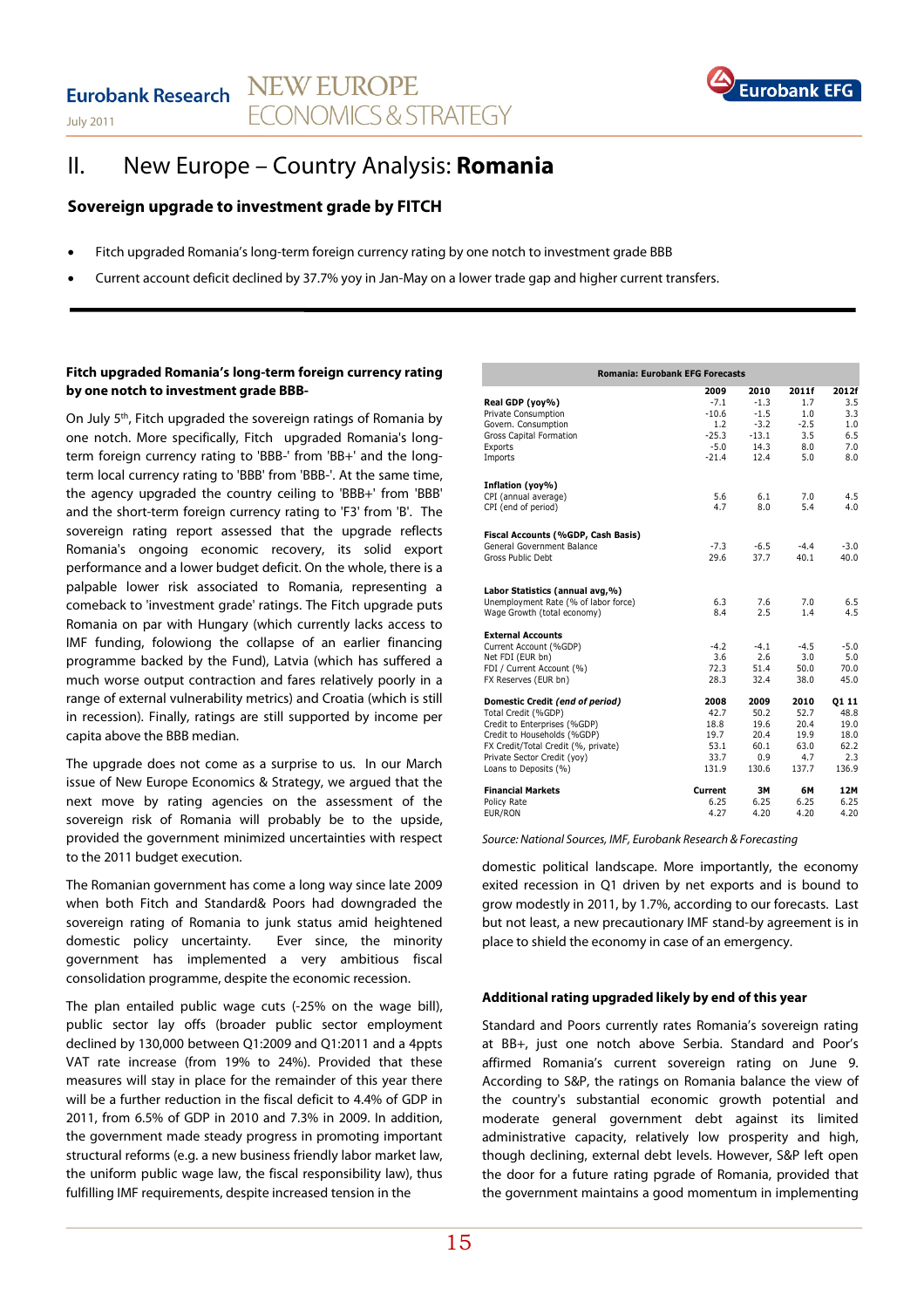

structural reforms, builds a sustained track record of fiscal prudence and maintains stability in the financial sector. In conclusion, we anticipate Standard and Poors to upgrade Romania by the end of this year. On the other hand, Moody's maintained Romania's rating at investment grade throughout 2008-2011 and intends to leave them unchanged for at least one more year.

The initial FX market reaction to the Fitch upgrade was positive, though it proved short-lived. On July 5th, the leu traded ca 1% higher to hit levels around 4.19/€. The currency has been losing ground since reaching a multi-month high near 4.07 against the euro in late April, reflecting rising concerns about spillover effects from the ongoing Greek sovereign crisis. In addition, Romania 5Y-CDS traded at 258bps on July 15th, the highest level in the last three months. There are two main reasons for these recent negative developments. Firstly, prices have already incorporated the improvement in macroeconomic fundamentals. Secondly, the Euroarea periphery crisis weighs negatively on the currencies of the region at this stage.

In our view, the sovereign upgrade is expected to have a more lasting impact on Romanian asset markets. More specifically, it will help mitigate the adverse market impact from the ongoing Euroarea sovereign crisis, thereby alleviating concerns of contagion from the Euroarea periphery. In addition, it will make the Romanian market a more attractive destination for capital inflows (both FDI and portfolio investment), which have declined during the 1H-2011.

## **Current account deficit down 37.7% year-to-May, driven by a lower trade gap and higher current transfers**

Current account dynamics continue to improve in January-May albeit at a slower pace relative to the the first quarter of this year. The current account deficit declined by 37.7% yoy to €1.8bn in the first five months of 2011, following a 58.9% yoy drop in Q1:2011. Overall, the current account deficit on a twelve month rolling basis improved modestly to 3.1% of GDP in Janury-May against 4.1% at the end of 2010 and 5.5% in Jan-May 2010.

A lower trade deficit was the main driver behind the improvement in the current account balance. The trade gap improved to €1.9bn in Jan-May compared to €2.6bn in the same period a year earlier. However, the pace of improvement in the trade deficit narrowed down to 23.9% yoy in Jan-May against 64.6% yoy in Q1. This was the combined result of stronger readings in both exports and imports compared to those in April. Both exports and imports growth accelerated to 27.1% yoy and 23.4% after a temporary slump in April.

Exports continue their robust rebound, rising by 32% yoy, following a 39.4% yoy increase in the first three months of the year. In contrast, imports picked up by 23.2% in Jan-May against 24.8% in Q1. The revival of imports is closely tied to the rebound in exports. A large part of imported materials is used as inputs for exported goods because of insufficient domestic industrial capacity.

Meanwhile, the deterioration in the balance of income continued in the first five months of 2011, with the corresponding deficit widening by 25.2% yoy. In contrast the BoP services deficit improved by 10.2% yoy in the same period.

#### **Figure 1**

#### **Current account dynamics improved in 2008-2011**



Source: BNR, Eurobank Research

#### **Table 1**

#### **Balance of Payments Jan-April 2010-2011**

| mn Euros                                |        | Jan - May 2010 |          |        | Jan - May 2011 |          | %      |
|-----------------------------------------|--------|----------------|----------|--------|----------------|----------|--------|
| <b>CURRENT ACCOUNT</b>                  | 18,568 | 21.485         | $-2,917$ | 23.879 | 25.697         | $-1,818$ | $-38%$ |
| A. Goods & Services                     | 16.166 | 19.119         | $-2.953$ | 20.978 | 23.279         | $-2.301$ | $-22%$ |
| a. Goods (exports fob -<br>imports fob) | 13,806 | 16,380         | $-2,574$ | 18,229 | 20,188         | $-1,959$ | $-24%$ |
| b. Services                             | 2.360  | 2.739          | $-379$   | 2.749  | 3.091          | $-342$   | $-10%$ |
| transport                               | 699    | 794            | $-95$    | 826    | 1018           | $-192$   | 102%   |
| tourism - travel                        | 310    | 431            | $-121$   | 364    | 486            | $-122$   | 1%     |
| other                                   | 1.351  | 1.514          | $-163$   | 1559   | 1587           | $-28$    | $-83%$ |
| <b>B.</b> Incomes                       | 375    | 1136           | $-761$   | 419    | 1417           | -998     | 31%    |
| <b>C. Current transfers</b>             | 2027   | 1230           | 797      | 2.482  | 1001           | 1481     | 86%    |

#### Source: BNR, Eurobank Research

The good news is that current transfers recorded a  $€1.5$ bn surplus, which is 85.8 % higher from the same period a year earlier. The current transfers' surplus traditionally provides a buffer to the current account deficit in Romania. However, lower remittances from abroad (-18% yoy in 2010) had put pressure on the surplus of current transfers last year. The latest statistics point to a reversal of the trend because of increased EU funds absorption, which is expected to be illustrated in an improvement in investments as well.

From the financing side, both FDI inflows and portfolio investment disappointed. FDI inflows declined to €799mn, down by 23.3% yoy in Jan-May. At the moment, net FDI inflows cover only 43.9% of the current account shortfall compared to 60% in Q1, yet still higher than 38.5% in Jan-April. However, FDI inflows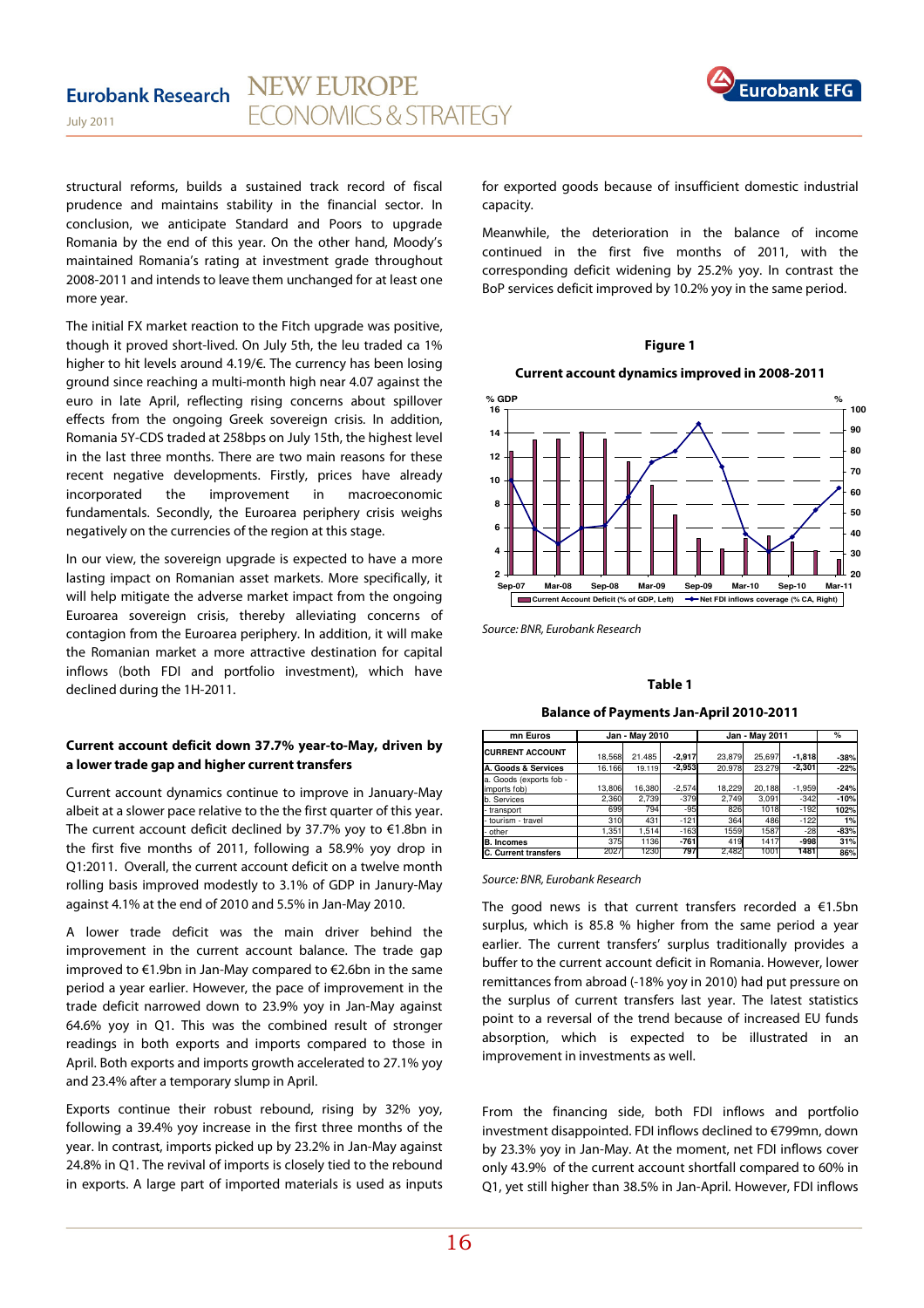

should register a small increase by the end of the year, supported by the privatization program of the government. At the same time, net portfolio investment was down by 31% yoy to €1bn. Finally, total external debt rose by €5.5m to €94.7bn in Jan-May or approximately 72.1% of GDP, driven primarily by the IMF tranches. The majority of the total external debt was of medium- and long-term duration (78.7% of total). Half of the the medium and long-term was private-sector denominated origin.

#### **June CPI surprises to the downside**

CPI surpised to the downside in June, easing to -0.3% mom  $/+7.9\%$  yoy, from  $+0.2\%$  mom $/+8.4\%$  yoy in the prior month. This was a much softer reading that the market's median forecast of +0.1% mom/+8.5% yoy. Food inflation surprised to the downside, slowing to -1.3%/+9.8% mom/yoy, from +0.2%/+11.2% mom/yoy in May. Vegetable prices tumbled by 11% mom in June, slashing some 0.4pps off the headline inflation figure (3.6% percentage weight in the consumer basket). We expect food inflation to subside further in the coming months, reflecting a good crop season this year.

In the March 2011 issue of our New Europe Economics& Strategy we had expressed the view that disinflation is expected to resume some time after March because of seasonal factors. The data released support this view. Disinflation will most probably gain momentum in H2-2011, when the impact of last year's VAT hike falls out of the equation. However, we still believe that this is not going to be enough to push year-end inflation back within the official target 3%+/-1%. Note that Central Bank now forecasts year-end inflation at 5.1% yoy.

In any case, the domestic inflation outlook remains subject to significant risks, stemming mainly from supply side factors such as the volatility in food and fuel costs, further increases in the administered prices, while the negative impact from RON depreciation (against the euro which weighs negatively on services) cannot be ruled out if the Euroarea sovereign crisis deepens further.

**Written by** 

**Ioannis Gkionis Research Economist Coordinator of Macro Research**  igkionis@eurobank.gr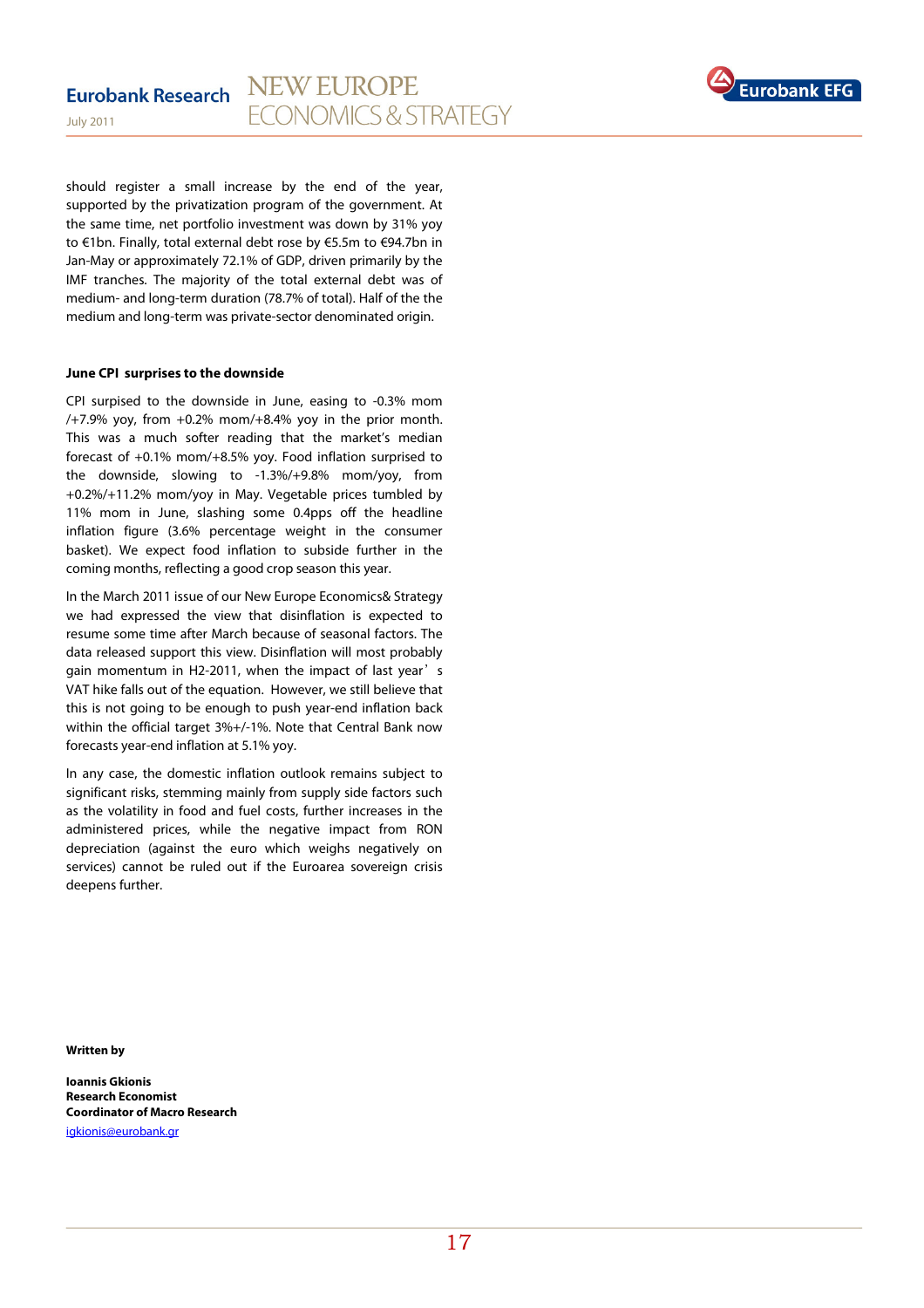

#### **Focus: latest economic developments in the Romanian economy**

#### **Monetary policy outlook: No tightening bias**

The NBR has kept the key interest rate unchanged at 6.25% in its monetary policy meeting on June 29<sup>th</sup>. In the accompanying policy report, the bank signaled no bias towards tightening interest rates, as long as the output gap remains negative. Tightening risks, which stem from commodity prices increases, second round effects of supply side shocks and administered prices pressures, have eased in the past month. The IEA recently took action to curtail oil prices, while the Government decided to postpone cuts in thermal energy subsidies for consumes until 2012.

#### **The IMF concludes its first review**

The IMF completed its first review of the Romanian economy under the 3.5 bln euro precautionary stand by agreement. The Fund concluded that all program targets were met and, accordingly, they disbursed the first tranche of 481 million euro. The local authorities decided not to draw any funds, confirming the precautionary nature of the current arrangement.

 The report stressed that further efforts would be needed to reach the 2012 monetary and fiscal targets. The local authorities' main point of focus should be state-owned enterprises, arrears, fiscal efficiency and absorption of EU funds.

#### **Budget deficit accelerates in May, but still on target to meet the mid-year target**

The Budget execution deteriorated in May compared to the previous month. The deficit has risen from 0.8% in the first four months of the year to 1.4% of projected GDP in the first five months of the year. We are particularly apprehensive about the current structure of spending.

Outlays for goods and services have been one of the fastest growing components of budgetary spending, rising by 11% yoy in the first five months of the year. This is a reflection of lingering inefficiencies in public spending management.

Although the government had earlier described capital spending as a key priority, this component has actually decreased 5% yoy in the first five months of the year over. The situation improves slightly if we would take into account spending on EU co-financing programs (+15%yoy), though this should have proceeded at an event faster pace.

#### **Rising short-term debt will prompt the Government to issue more bonds under the EMTN program**

Another important challenge facing domestic policy-makers is Romania's mounting short-term debt, which increased by 3.7% qoq in Q1 2011, reaching 19.1 billion euros. Although the short/long term financing ratio (3/10) remains far from the precrisis peak (6/10), the dynamic does raise some concerns especially as the increase has been driven exclusively by government borrowing.

During the first 6 months of the year, the Romanian treasury has issued around 8 billion Euros in the local market, 80% of which being in short-term debt instruments. Partly, this has been due to higher demand by local banks. The Treasury has been able to sale more government securities in the local market at a lower average yield than in the previous year (6.79% vs 7.27%). Although the majority of short term debt is owned by local banks (72%), thus limiting the risk of rollover crises, Romania currently has the shortest debt maturity structure in the region. Matters are further aggravated by the country's poor growth performance.

The government plans to change this arrangement in two ways: issue longer maturity debt in the local market and issue Eurobonds in the international markets. The latter will most likely become the preferred option, as local banks' demand for longer term instruments remains limited.

The MoF plans to issue Eurobonds through an EMTN program with a maximum value of 7 billion euros. The first issue under the program was launched in June and successfully managed to raise Eur 1.5 bln at a yield of 5.3%. Although the accepted yield was slightly higher than for a 5Y Eurobond from March 2010, this was not due to lack of investors' interest. Market conditions between the two periods have changed. The 5Y CDS for Romania in June 2011 was 30bp higher than in March 2010, while the 5Y swap rate for euros increased from 2.4% to 2.8% (as the ECB started to tighten interest rates). Moreover, the issue was oversubscribed more than two times.

The architecture of the EMTN program makes is very flexible and will allow the MoF to tap the international markets at any time during the next three years. The Government is also planning a Dollar-bond counterpart to the program.

**Written by:** 

**Mihai Patrulescu Junior Economist**  Mihai.Patrulescu@bancpost.ro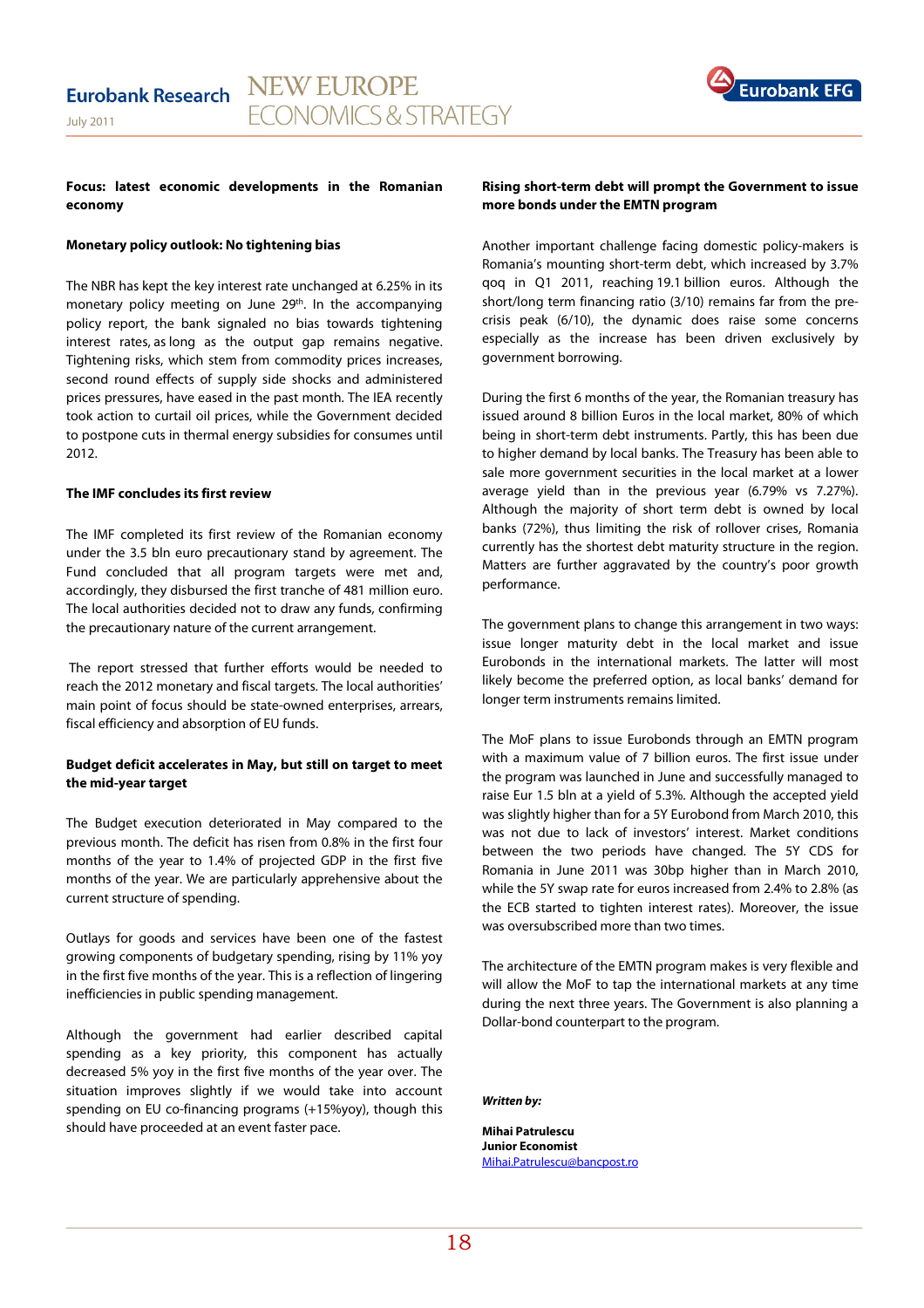

## II. New Europe – Country Analysis: **Serbia**

## **Central Bank initiates monetary policy easing**

- NBS cut its key policy rate by 25 bps to 11.75% on July 7<sup>th</sup>; move follows 50bps rate reduction in early June
- Domesitc CPI decelerated further in June, reaching 12.7% yoy , from 13.4% yoy in the prior month; cyclical peak in inflation has

already been seen

• Current account deficit up by 14.3% yoy in January-April 2011, financed primarily by portfolio inflows.

#### **NBS initiates monetary policy easing cycle**

On July 9th, the NBS cut its key policy rate by 25 bps to 11.75%. This is the second rate reduction since June 7, when NBS slashed cut interest rates by 50bps, initiating a new monetary policy easing cycle.

According to a Bloomberg survey conducted ahead of the July 9 policy meeting, the majority of participants polled (8 out of 22) expected no rate change; 6 expected a 50 bps rate cut and 7 expected a 25bps cut. In the monetary policy meeting on May 12th, the NBS had left interest rates unchanged at 12.5%. The Central Bank had explicitly mentioned that monetary policy tightening had come to an end. However, the NBS had stated that it would be cautious with respect to any prospective monetary policy easing, taking into account all available information about domestic and international macro developments.

In our last New Europe Economics & Strategy issue, we opinioned that the Central Bank would be very cautious in switching to a new monetary policy easing cycle as inflation uncertainties remained elevated. Admittedly, the latest easings moves of the Central Bank have been relatively quick, though not entirely surprising. Note, that the monetary policy cycles since the adoption of the semi-inflation targeting regime in September 2006 lasted on average only few months (minimum 6-maximum16 months) and were followed by swift reversals in policy directions. Specifically:

- The previous monetary policy easing cycle lasted 16 months: The NBS delivered a total of 975bps from 17.75% in Jan 2009 to 8% in May 2010. The NBS remained on hold for only 3 months.
- **The latest monetary policy tightening cycle lasted nine** months-from August 2010 to May 2011. Over that period, the Central Bank delivered a cumulative of 450 bps (from 8% to 12.5%) in eight rate hikes. However, the NBS remained on hold for only 2 months before cutting rates in early June 2010.

| Serbia: Eurobank EFG Forecasts           |         |        |        |        |  |  |
|------------------------------------------|---------|--------|--------|--------|--|--|
|                                          | 2009    | 2010   | 2011f  | 2012f  |  |  |
| Real GDP (yoy%)                          | $-3.0$  | 1.8    | 3.0    | 5.0    |  |  |
| Inflation (yoy%)                         |         |        |        |        |  |  |
| CPI (annual average)                     | 8.2     | 6.2    | 11.0   | 7.5    |  |  |
| CPI (end of period)                      | 6.6     | 10.3   | 7.5    | 6.5    |  |  |
| Fiscal Accounts (%GDP)                   |         |        |        |        |  |  |
| General Government Balance               | $-4.2$  | $-4.5$ | $-4.0$ | $-3.2$ |  |  |
| Gross Public Debt                        | 31.3    | 41.4   | 41.1   | 40.2   |  |  |
| Labor Statistics (%)                     |         |        |        |        |  |  |
| Unemployment Rate (%of labor force, ILO) | 16.1    | 19.2   | 18.0   | 17.0   |  |  |
| Wage Growth (total economy)              | 4.1     | 7.5    | 8.3    | 9.0    |  |  |
| <b>External Accounts</b>                 |         |        |        |        |  |  |
| Current Account (%GDP)                   | $-6.9$  | $-7.2$ | $-7.5$ | $-8.5$ |  |  |
| Net FDI (EUR bn)                         | 1.4     | 0.8    | 1.2    | 2.0    |  |  |
| FDI / Current Account (%)                | 78.7    | 39.9   | 45.0   | 75.0   |  |  |
| FX Reserves (EUR bn)                     | 10.6    | 10.0   | 11.5   | 10.5   |  |  |
| <b>Domestic Credit</b>                   | 2008    | 2009   | 2010   | 01 11  |  |  |
| Total Credit (%GDP)                      | 41.1    | 48.7   | 59.7   | 58.8   |  |  |
| Credit to Enterprises (%GDP)             | 24.2    | 27.8   | 33.4   | 33.0   |  |  |
| Credit to Households (%GDP)              | 15.7    | 16.2   | 18.6   | 18.0   |  |  |
| Private Sector Credit (yoy)              | 34.9    | 14.3   | 26.5   | 18.1   |  |  |
| Loans to Deposits (%)                    | 125.1   | 127.0  | 144.6  | 148.9  |  |  |
| Financial Markets                        | Current | ЗΜ     | 6М     | 12M    |  |  |
| <b>Policy Rate</b>                       | 11.75   | 11.00  | 10.50  | 10.50  |  |  |
| <b>EUR/RSD</b>                           | 102.90  | 102.00 | 102.00 | 105.00 |  |  |

Source: National Sources, IMF, Eurobank Research & Forecasting



Source: Bloomberg, Eurobank Research

**Figure 1 NBS initiated the monetary policy easing cycle in early June**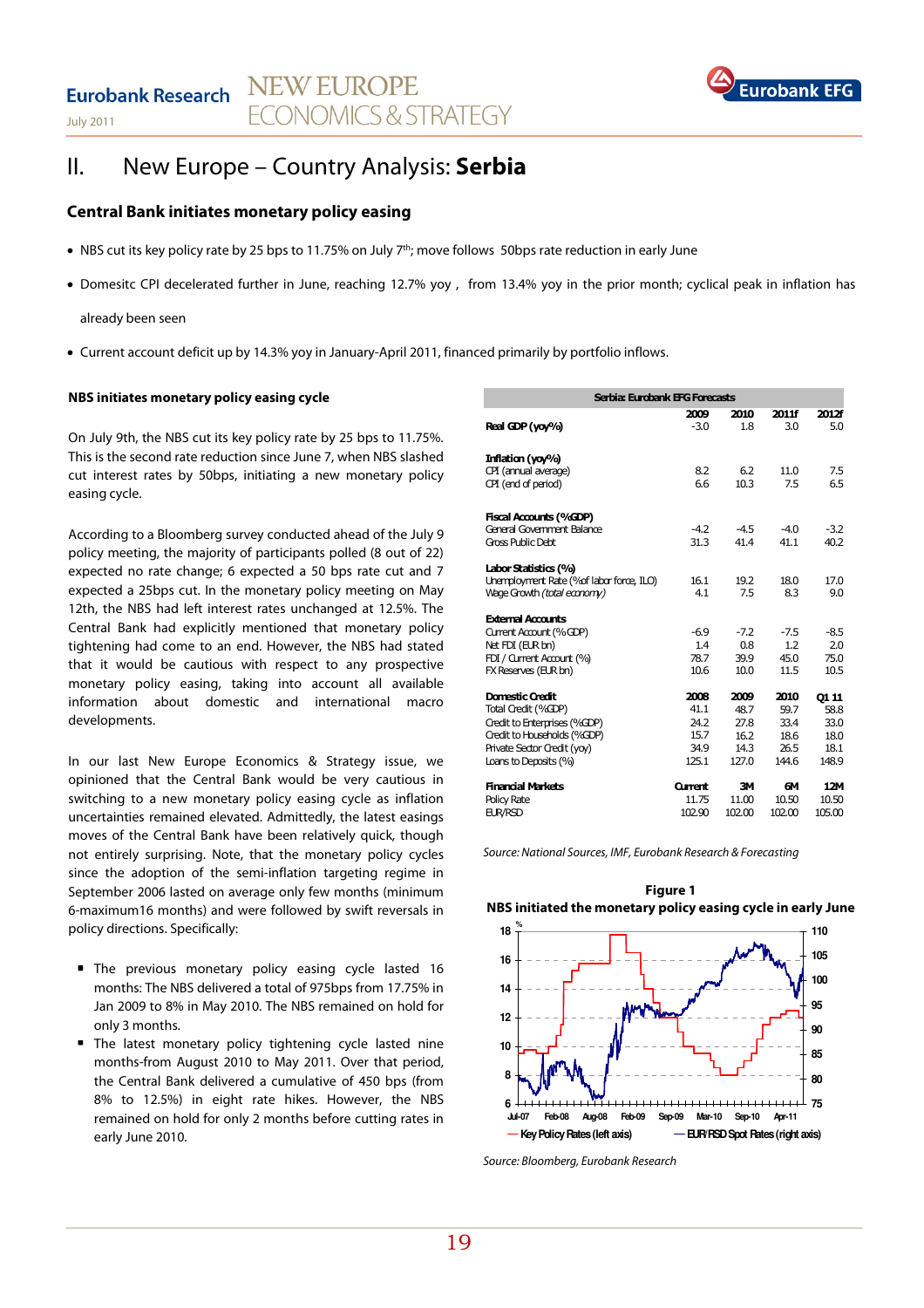

#### **CPI decelerated further in June, vindicating the Central Bank's view that domestic inflation has already reached its cyclical peak**

In the last policy statement released after the July 7 policy meeting, the Central Bank appeared convinced that a number of uncertainties surrounding the domestic inflation outlook have been already subsided. Inflation has already peaked at 14.7% yoy in April and will continue declining over the coming period. The main driver behind the expected disinflation is expected to come from the sharply declining food prices. In fact, the Executive Board assessed that once the new agricultural season sets in, food prices will probably have a disinflationary impact on inflation. This should be reinforced by the spillover effects of lower global wheat and corn prices, which are yet to be felt in the domestic market.

In addition, the full effect of past monetary policy tightening, and the still subdued domestic demand pressures are also expected to contribute favorably to the domestic inflation outlook in the near future. Furthermore, inflation expectations have stabilized at 8% according to the latest surveys providing more ammunition to the Central Bank advocates of lower policy rates.

Positive dynamics continued in June. After recording the lowest month-on-month rise in May so far this year, inflation recorded its first negative month on month reading in June in the last one and a half year. Consumer prices decelerated to -0.3% mom/+12.7% yoy in June against +0.4% mom/+13.4% yoy in May and +1.1% mom/+14.7% yoy in April. The prices of food & beverages (37.8% share in the CPI basket) decelerated to -1.1% mom/+17.8% yoy compared to +0.4% mom/+19.3% yoy in May and 0% mom/+22.1% yoy in April. Lower prices of vegetables (- 15% mom) a leading indication of a good agricultural season, was the main driver behind the improvement. The second most important disinflationary driver, alcohol and tobacco (4.9% weight in the CPI basket) slipped to +0% mom/+19% yoy in June, from -0.1% mom /+19.4% yoy in May and -1.6% mom /+19.8% yoy in April.

All in, we expect inflation to retreat further in the coming months. Provided that there are no other supply-side shocks, inflation would gradually retreat more visibly towards the targeted band from Q3 2011 onwards. However, although there is good chance that year-end inflation will end in single digit, it may still lie significantly above the Central Bank target (4.5%+/- 1.5%). That said, we continue to see room for additional 125-150 bps rate cuts from current levels, as we already indicated in our previous New Europe Economics & Strategy.

More specifically, food inflation is expected to subside further in the coming months, driven by favorable base effects and the positive impact of the new agricultural season starting in July. While the possibility of a new oil price shock as a result of the ongoing geopolitical tensions in the Middle East and North Africa cannot be ruled out, oil prices must have peaked after the IEA (International Energy Agency) decision to release strategic oil supplies to meet the disrupted supply from Libya's production.

Additionally, inflation will benefit from the recent appreciation of the local currency at least in the short-term. Even though the dinar appreciation is losing steam, the currency is still holding some of its gains recorded earlier this year. Dinar has started to lose some ground since mid-June, on concerns over potential spillovers from the ongoing Greek sovereign crisis. The local currency strengthened against the euro during H1:2011, hitting 98/€ on June 10th, from levels around 105.9/€ in late December and a historic low of 108.1/€ in late October, 2010. On July 18th, the dinar stood at 103.3/€, higher by approximately 2.5% compared to the end of 2010.

On a less positive note, certain upside risks to the domestic inflation outlook remain. Namely, the regulatory prices adjustment has already exceeded the limits set by the mutually agreed framework with the government. In addition to the adjustment in electricity prices implemented on April 1st, gas prices are expected to rise as well effective from June. Last but not least, the onset of the political cycle (parliamentary elections are scheduled in May 2012) poses the risk of undue fiscal relaxation, prompting the Central Bank to be more cautious in cutting rates further down the road.

#### **Figure 2**

#### **Food inflation is about to subside further in the coming months**



Source: National Statistics, Eurobank Research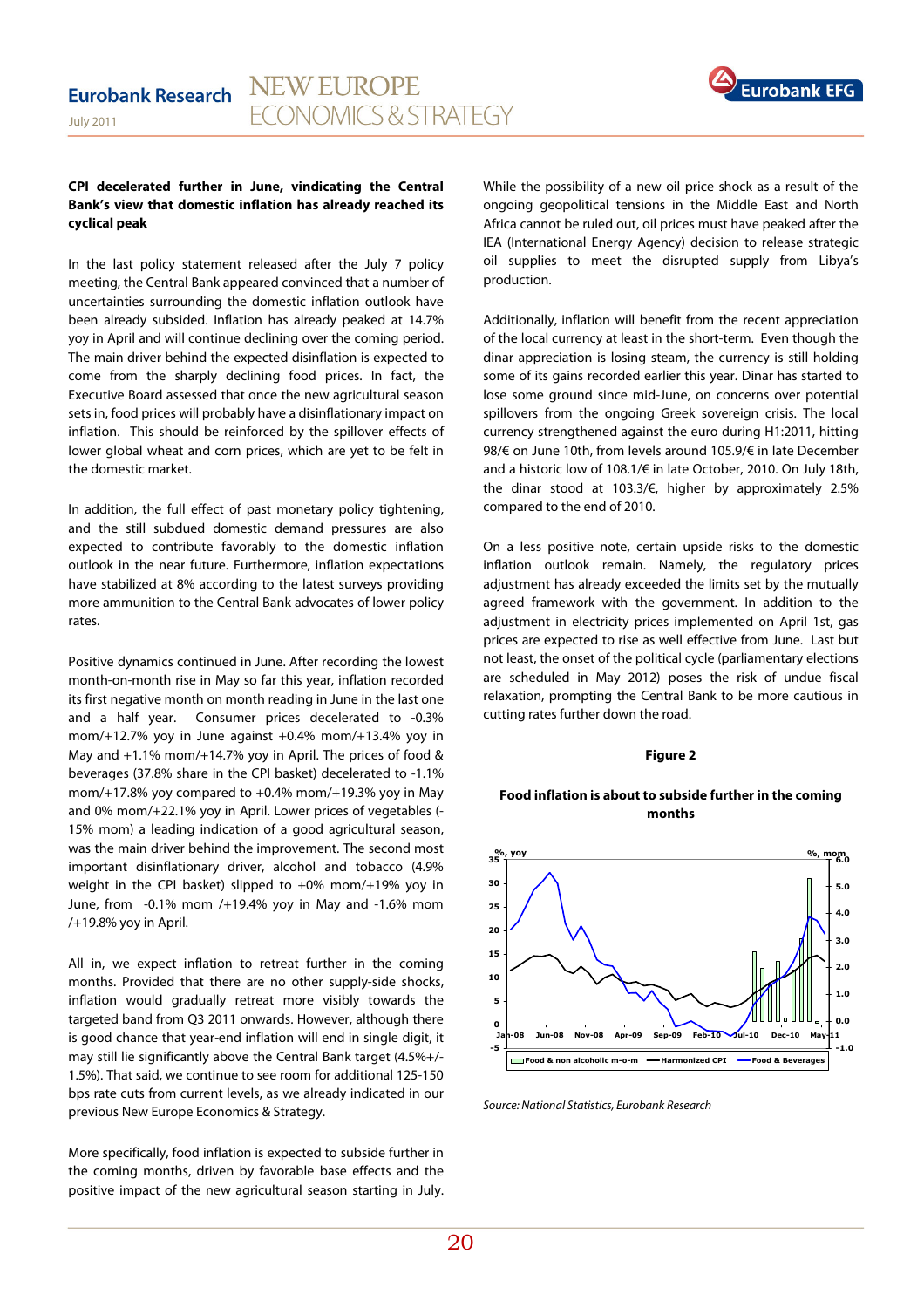

#### **Current account deficit widened by 20.6% yoy in January-May 2011, financed primarily by portfolio inflows**

The current account deficit widened by 20.6% yoy in the first five months of 2011. Exports maintained their strong momentum, growing by 25.9% yoy. The rally in exports has been supported by high commodities prices worldwide. Base metals-iron and steel products-comprise a large component in the exports portfolio (around 20%). In addition, high demand for corn and other cereals boosted agricultural products exports. Despite the increased energy bill, total imports still lagged behind, rising by 20.9% yoy over the same period. As a result, the trade deficit deteriorated moderately by 13.9% yoy in nominal terms. Yet, the exports to imports coverage ratio improved further to 60% in Jan-May compared to 58% a year earlier. Overall, the current account deficit on a twelve month rolling basis deteriorated marginally to 7.5% of GDP in May 2011 against 7% in December and 6.8% in May 2010.

In addition, the balance of services improved from a  $\epsilon$ 5.1mn deficit to a €50.6mn surplus in the same period. Current transfers continued to run a surplus of €1.1bn, boosted by the last disbursement of the IMF loan agreement that was received in April. However, the surplus was still lower by 1.4% compared to the previous period, partially due to reduced remittances (-- 4.4% yoy) and higher government transfers (+35.3%). Furthermore, the balance-of-incomes ran a lower deficit of €0.28bn (down by 1.4% yoy vs. the same period a year earlier)

On the financing side, Serbia benefits from the resumption of capital inflows to the emerging market economies in the region. The rebound of capital inflows (up by 109% yoy in Jan-May) was underpinned by a surge in portfolio inflows (up by 1224% to €700mn). The rise in portfolio inflows stemmed from the high demand for government T-bills. The turnaround in foreign investor perceptions is still driven primarily by the high real yields, the recent appreciation of the dinar and the favorable developments in the sovereign risk premia.

Despite the absence of any significant privatization, FDI inflows showed encouraging signs of resumption in the first months of 2011. Net FDI inflows picked up by 23.4%, reaching €485mn against €393mn in the same period last year. Equally importantly, the bulk of FDI inflows headed towards the sectors of manufacturing and financial intermediation.

However, the prospects of attracting significant new FDI inflows are limited given that that the privatization of Telekom Serbia was effectively postponed until, at least, the next parliamentary election (officially scheduled for May 2012). We anticipate that even if the recent rising trend continues, full-year FDI inflows would not even come close to our initial forecast of €2bn in 2011. Taking into account the latest developments, we have downgraded our forecast of FDI inflows this year to €1.2bn.

Attracting FDI inflows is crucial for securing a more sustainable source of balance-of-payments financing in contrast to portfolio inflows which are by nature more volatile. From this point of view, the completion of the privatization program is of great importance in terms of attracting more FDI inflows in the country. Net FDI inflows have been on a downward trend in the aftermath of the international financial crisis. FDI inflows reached €860mn in 2010 compared to €1.3bn in 2009, down by 37% yoy. Net FDI covered only 41% of the current account in 2010 compared to 65.8% in 2009.

In contrast, other financial account elements registered a significant decline. The balance of "other investments" was reduced by 49.8% in the first five months of 2011. In essence, this primarily reflects the impact of the repayment of long term lending by the private sector and the banking sector. Inflows from new long term government borrowing and foreigners' deposits in the banks were not enough to fill the gap. The overall result was that "other investments" recorded a surplus of €82mn down from to €160 mn a year earlier.

### **Written by**

**Ioannis Gkionis Research Economist Coordinator of Macro Research**  igkionis@eurobank.gr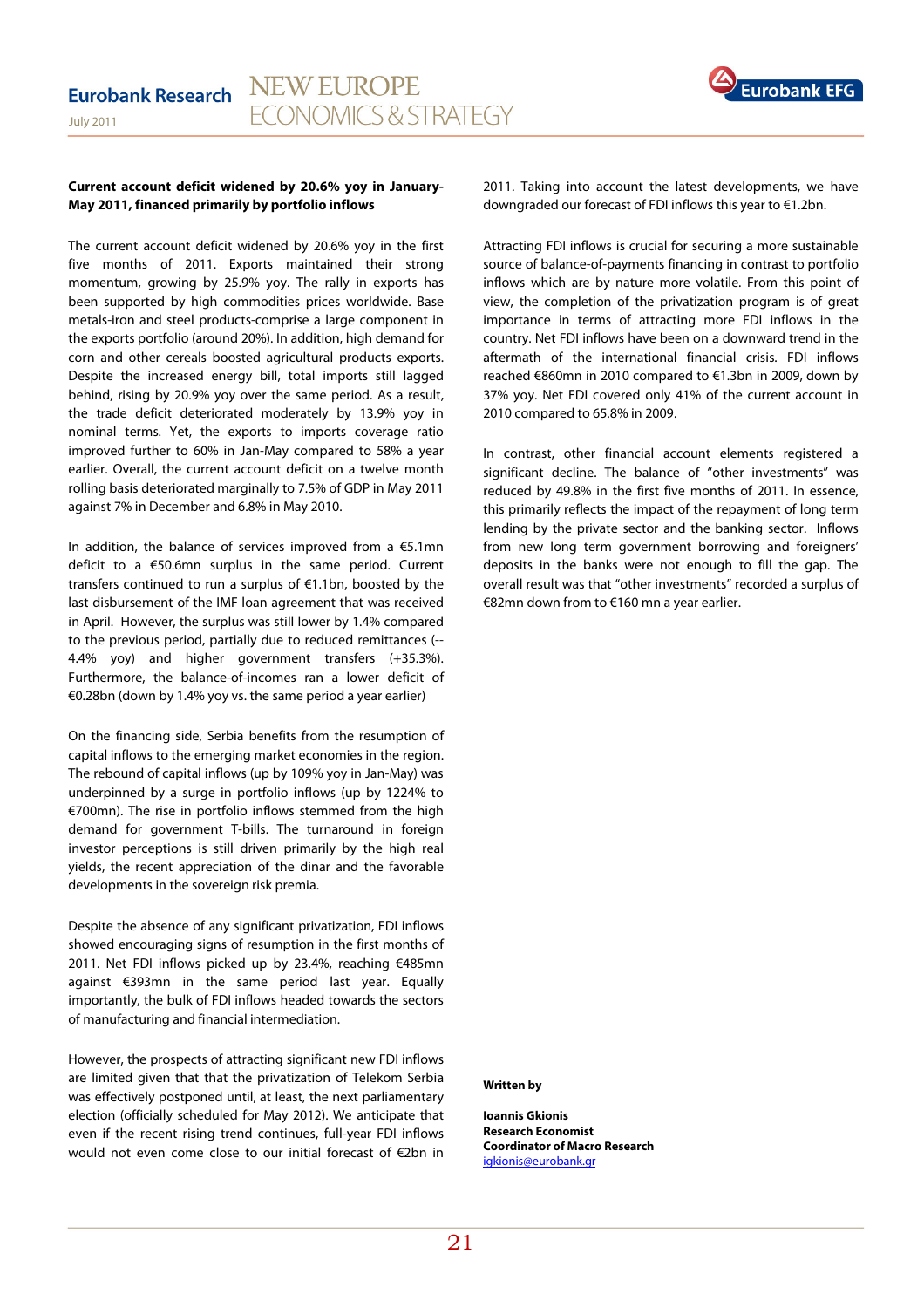

## II. New Europe – Country Analysis: **Turkey**

## **Political noise emerges after an ostensibly smooth June 12 general election**

- Q1:2011 GDP growth soared to 11%yoy, but higher-frequency data suggests a moderation in economic activity ahead
- Impact of CBT's unorthodox policy mix on domestic credit demand appears to have been limited so far; latest data adds to concerns about economic overheating
- Improving fiscal outlook signals limited impact from the June 12 general elections; 2011 targets to be comfortably met

#### **Political noise re-emerges after June 12 general election**

Political feuds resurfaced a few days after the seemingly smooth June 12 general election. The trigger was the disqualification of independent Kurdish MP, Hatip Dicle, by the Election Board on terrorism-related charges. His seat was offered to a nominee from the ruling Justice and Development Party (AKP) who had been the runner up in the polls. The pro-Kurdish Peace and Democracy Party (BDP) that supported Mr. Dicle's candidacy in the elections has warned it may refrain from attending parliament. In fact, it refused to be sworn in on June 28, the date when other parties took oath. The party may enter parliament at a later stage. However, in the event of a permanent refusal, 35 seats will be left vacant. According to the constitution, the resignation of 28 MPs (equivalent to 5% of the 550 seats in parliament) would trigger by-elections. It may also increase tensions in the mainly Kurdish southeast regions. Adding to the jitters, a few days later Turkish courts decided to strip eight other elected candidates from their recently acquired posts on the grounds of anti-government conspiracies. Their seats remain vacant. Among them were five members of the BDP, one from the far right Nationalist Movement Party (MHP) and two members of the main opposition Republican People's Party (CHP).

Recall than in June's general elections, the AKP scored a record high victory of nearly 50% of the tally and according to final results obtained 327 seats in parliament (Table 1) securing its third single party mandate in office. The lower number of seats from the party's previous tenure (341) was largely due to a redistribution of votes across different provinces. At first this was translated as the most favorable possible outcome. It supported Prime Minister Erdogan's pre-election pledge of a more modern and democratic constitution that would replace the current one, which was drafted after a coup in 1980 and is considered to be outdated. Importantly, the party fell short of the 367 seats (2/3 majority) required to change the constitution unilaterally and lacked the three seats needed to enable it to independently call a referendum for such changes without the overseeing power of

| <b>Turkey: Eurobank EFG Forecasts</b> |             |              |              |        |
|---------------------------------------|-------------|--------------|--------------|--------|
|                                       | 2009        | 2010E        | 2011F        | 2012F  |
| Real GDP (yoy%)                       | $-4.8$      | 8.9          | 6.5          | 5.0    |
| <b>Private Consumption</b>            | $-2.3$      | 6.6          | 5.9          | 4.5    |
| Govern. Consumption                   | 7.8         | 2.0          | 4.1          | 2.0    |
| <b>Gross Capital Formation</b>        | $-19.0$     | 29.9         | 15.0         | 10.0   |
| Exports                               | $-5.0$      | 3.4          | 9.5          | 11.0   |
| Imports                               | $-14.3$     | 20.7         | 15.0         | 12.0   |
| Inflation (yoy%)                      |             |              |              |        |
| CPI (annual average)                  | 6.3         | 8.6          | 6.1          | 6.8    |
| CPI (end of period)                   | 6.5         | 6.4          | 7.5          | 6.0    |
| <b>Fiscal Accounts (%GDP)</b>         |             |              |              |        |
| Central Government Balance            | $-5.5$      | -3.6         | $-2.7$       | $-2.6$ |
| Gross Public Debt                     | 45.4        | 42.5         | 41.5         | 40.0   |
| Primary Balance                       | 0.1         | 0.8          | 1.5          | 2.0    |
| Labor Statistics (%)                  |             |              |              |        |
| Unemployment Rate (%of labor force)   | 13.5        | 12.0         | 11.0         | 10.0   |
| <b>External Accounts</b>              |             |              |              |        |
| Current Account (% GDP)               | $-2.3$      | $-6.7$       | $-8.0$       | $-7.5$ |
| Net FDI (USD)                         | 6.9         | 7.3          | 8.0          | 8.5    |
| FDI / Current Account                 | 46.9        | 12.0         | 12.3         | 13.8   |
| FX Reserves (USDbn)                   | 69.0        | 79.0         | 90.0         | 90.0   |
| <b>Domestic Credit</b>                | <b>Q210</b> | <b>03 10</b> | <b>Q4 10</b> | 01 11  |
| Total Credit (%GDP)                   | 36.4        | 38.5         | 43.0         | 41.4   |
| Credit Private Sector (%GDP)          | 34.5        | 36.6         | 40.8         | 39.7   |
| FX Credit/Total Credit (%)            | 18.7        | 18.8         | 21.0         | 22.2   |
| Private Sector Credit (%yoy)          | 34.0        | 36.7         | 44.0         | 44.8   |
| Loans to Deposits                     | 82.1        | 84.3         | 85.7         | 89.5   |
| <b>Financial Markets</b>              | Current     | ЗΜ           | 6М           | 12M    |
| Policy Rate                           | 6.25        | 6.25         | 7.25         | 7.75   |
| USD/TRY (where applicable)            | 1.62        | 1.65         | 1.60         | 1.50   |

Source: National Sources, Eurostat, IMF, Eurobank Research & Forecasting

other members in parliament. A reallocation of seats through by-elections may grant the AKP a stronger mandate and lead to a power monopoly that would effectively not require parliamentary consensus for constitutional amendments. However, an increase in the AKP's power through the disqualification of other MPs may weigh on the party's public support. Rumor has it that among the amendments Prime Minister Erdogan plans to pursue is a tilt towards a more presidential system of government. Under current legislation, he will not be eligible for another term in 2015 and speculation is growing that he may opt to enhance presidential powers and run for the post thereafter.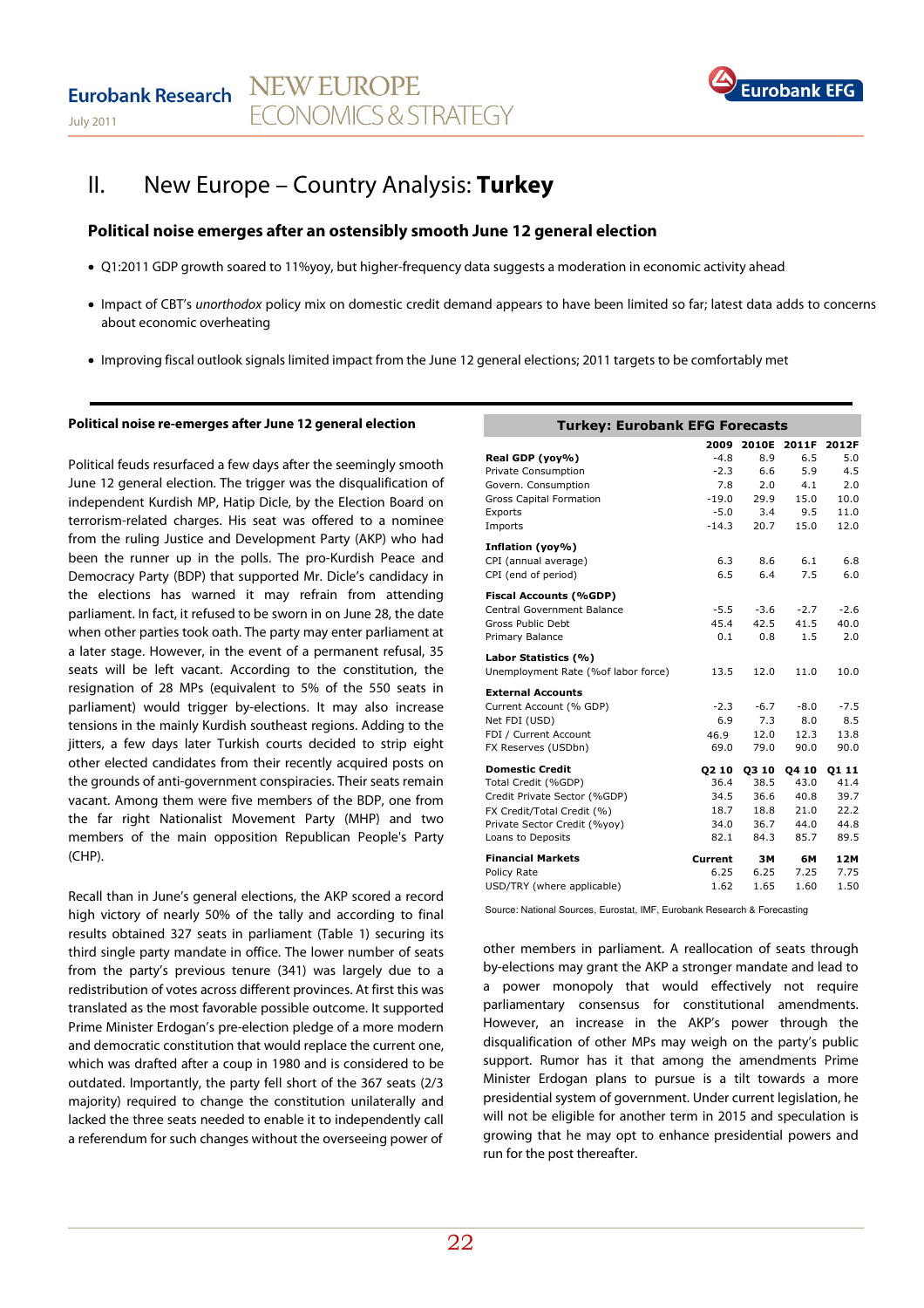

#### **Table 1: Parliamentary composition**

| Party                               | Number of seats in parliament | <b>Party Leader</b>  |
|-------------------------------------|-------------------------------|----------------------|
| Justice and Development Party (AKP) | 327                           | Recep Tayyip Erdoğan |
| Republican People's Party (CHP)     | 135                           | Kemal Kılıcdaroğlu   |
| Nationalist Movement Party          | 53                            | Devlet Bahceli       |
| Independent                         | 35                            | ۰                    |
|                                     | 550                           |                      |

Source: T.C. Yüksek Seçim Kurulu Başkanlığ

### **Q1 GDP growth soared to 11%yoy, sharply outpacing expectations …**

Turkey's Q1 GDP growth soared to 11.0%yoy outpacing expectations for an expansion of ca 9.6%yoy as well as a 9.2%yoy increase in the fourth quarter of last year. The rebound was primarily driven by strengthening domestic demand dynamics (Table 2). In detail, private consumption spiked 12.1%yoy contributing 8.7ppts to real GDP growth, while gross fixed capital formationsoared 33.6%yoy, with private investments posting a whopping annual rate of increase of 38.3% which added 7.4%ppts. The contribution from net exports remained negative as growth of 27%yoy in imports sharply outpaced a 7.7%yoy increase in exports subtracting around 5.5pts from economic activity. From the production side, the recovery was broad-based with manufacturing, construction, trade, transport & communication and financial intermediation being among the main contributors in domestic economic activity. In view of the sharper-than-anticipated increase in real GDP growth in Q1, we revised our previous forecast for 2011 real GDP growth to 6.5%, from 6.0% previously and acknowledge that risks to our projection lie to the upside.

#### **… but, higher-frequency data suggests a moderation in domestic economic activity ahead**

Most recent data support the view that economic activity is slowing down. Unfavorable base effects, tighter fiscal and monetary conditions as well as the ongoing negative contribution from net exports are all to blame. As mentioned in our previous New Europe Economics & Strategy report, according to seasonally and calendar adjusted data, industrial output fell 0.6%mom in April, marking the third consecutive monthly decline. Meanwhile, unadjusted data surprised to the downside recording a deceleration in production growth to a 17-month trough of 8.3%yoy following a 14.2%yoy print in Q1:2011. Furthermore, June's PMI stood at 52.3, remaining near an eight-month low of 50.6 touched in May and pointing to a weakened expansion in the manufacturing sector. In spite of a tentative improvement in labour market conditions, the rate of unemployment, measured on a three month rolling basis, stood at 10.80% in the February-April period.

#### **Table 2**

| Turkey: GDP                          |                      |      |                                |        |
|--------------------------------------|----------------------|------|--------------------------------|--------|
|                                      | YoY growth<br>(ppts) |      | <b>Contributions</b><br>(ppts) |        |
|                                      | 01'11                | 2010 | 01'11                          | 2010   |
| <b>GDP</b>                           | 11.0                 | 9.2  |                                |        |
| <b>Expenditure-side</b>              |                      |      |                                |        |
| Domestic Demand                      | 15.9                 | 13.3 | 16.5                           | 13.3   |
| Consumption                          |                      |      |                                |        |
| Private Consumption                  | 12.1                 | 6.6  | 8.7                            | 4.7    |
| Govern. Consumption                  | 6.7                  | 2.0  | 0.7                            | 0.2    |
| Investment                           | 33.6                 | 29.9 | 7.4                            | 6.0    |
| Private Investment                   | 38.3                 | 33.5 | 7.2                            | 5.4    |
| Govern, Investment                   | 4.9                  | 15.1 | 0.2                            | 0.6    |
| Change in stocks                     |                      |      | $-0.3$                         | 2.5    |
| Net exports                          |                      |      | $-5.5$                         | $-4.4$ |
| Exports                              | 7.7                  | 3.4  | 1.8                            | 0.9    |
| Imports                              | 27.0                 | 20.7 | $-7.4$                         | $-5.2$ |
| <b>Production-side</b>               |                      |      |                                |        |
| Agriculture, hunting and forestry    | 3.6                  | 1.2  | 0.2                            | 0.1    |
| Fishing                              | 11.4                 | 14.2 | 0.0                            | 0.0    |
| Mining and quarrying                 | 10.9                 | 4.7  | 0.1                            | 0.0    |
| Manufacturing                        | 12.3                 | 13.6 | 3.1                            | 3.2    |
| Electricity, gas and water           | 12.3                 | 7.3  | 0.2                            | 0.2    |
| Construction                         | 14.8                 | 17.1 | 0.8                            | 0.9    |
| Wholesale and retail trade           | 17.2                 | 13.3 | 2.2                            | 1.6    |
| <b>Hotels and Restaurants</b>        | 5.1                  | 0.3  | 0.1                            | 0.0    |
| Transport, storage and comm.         | 12.2                 | 10.5 | 1.8                            | 1.5    |
| Financial intermediation             | 9.1                  | 7.2  | 1.1                            | 0.9    |
| Ownership and dwelling               | 2.2                  | 1.9  | 0.1                            | 0.1    |
| Real estate, renting & business      | 9.7                  | 7.6  | 0.5                            | 0.3    |
| Public administration & defence      | 2.5                  | 0.5  | 0.1                            | 0.0    |
| Education                            | 3.2                  | 0.6  | 0.1                            | 0.0    |
| Health and social work               | 2.5                  | 1.1  | 0.0                            | 0.0    |
| Other community, social & pers. act. | $-2.0$               | 0.9  | 0.0                            | 0.0    |
| Private household with empl. Indiv   | 5.8                  | 5.4  | 0.0                            | 0.0    |
| Sectoral total                       | 10.5                 | 8.9  | 10.5                           | 8.9    |
| Financial intermediation             | 11.8                 | 13.0 | 1.0                            | 1.0    |
| Taxes-Subsidies                      | 17.1                 | 12.9 | 1.5                            | 1.1    |

Sources: Statistical Institute

Turkey: GDP

It stands within distance from a 9-month peak of 11.90% touched a couple of months earlier and remains above pre-crisis levels. Separately, new industrial orders grew at an annual rate of 27% in April after an average increase of 30.8%yoy in Q1. Although the tourism sector remained on a strong rebound throughout the first four months of the year, May's foreign arrivals to Turkey rose by a meager 4.28%yoy. This followed a 31.3%yoy jump in April and an average growth rate of 16%yoy in Q1, taking the number of visitors 14.6%yoy higher over the first five months of the year. Similarly, in spite of a rise to 76.7 in June's capacity utilization from 75.2 a month earlier, the index remains firmly below pre-crisis levels around 80. Furthermore, the business confidence index slid to a four month trough of 114.6 from 117.2 in May and the corresponding confidence indicator eased to 92.8% in May, its lowest reading since January.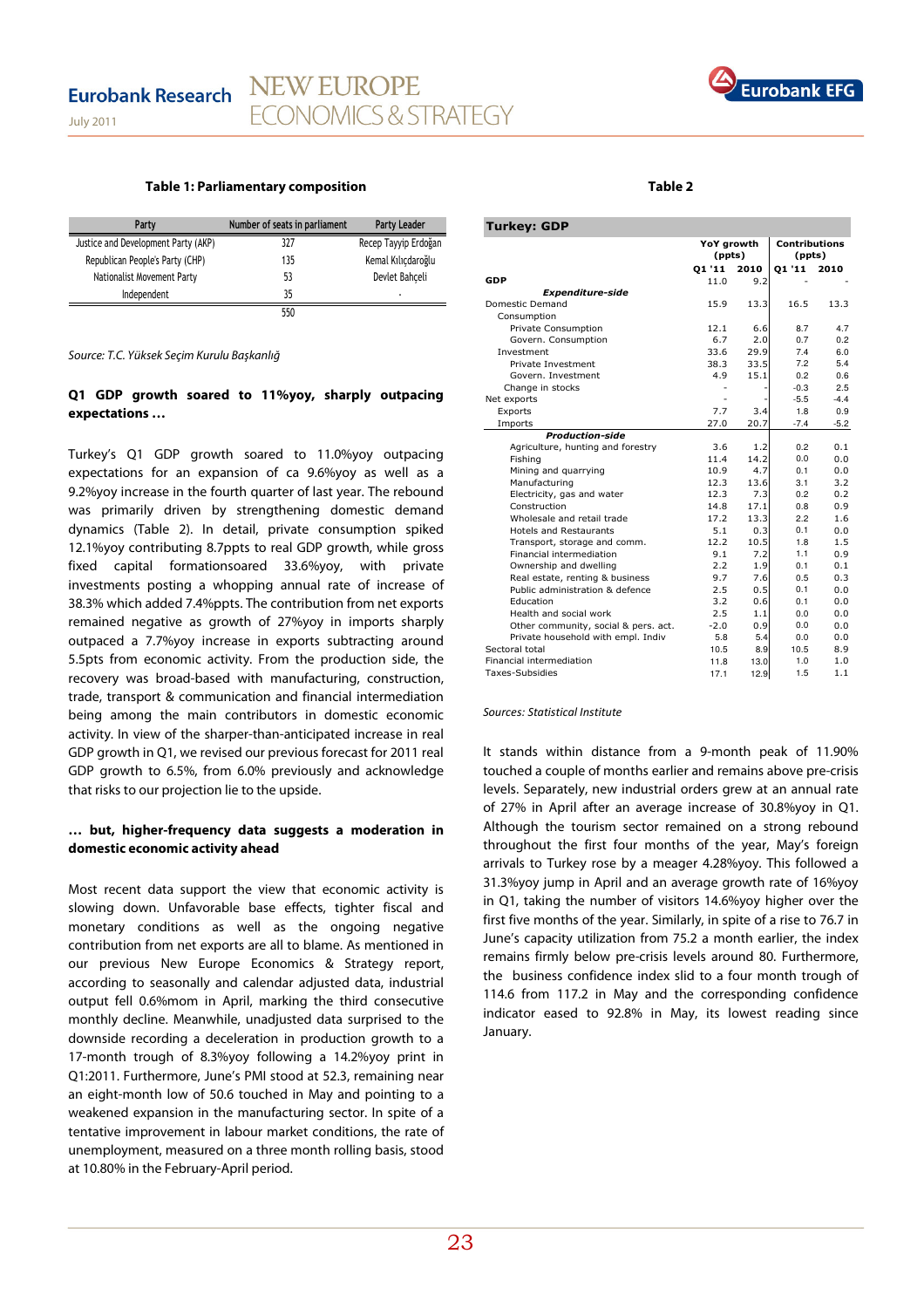July 2011





#### **Figure 2**

**Loans growth continues to expand** 



Sources: Statistical Institute

**Figure 3** 

#### **Current account hit a fresh record high in April**



Sources: CBT, Eurobank EFG

#### **CBT held its horses in June, reaffirming commitment to the current policy mix**

The CBT adopted an unorthodox policy mix late last year, holding its key policy rate at record low levels and hiking banks' reserve requirement ratios. This approach was utilized in order to contain a strong influx of hot money inflows that exacerbate widening pressures in the current account deficit and fuel domestic demand, adding to inflation and financial stability risks. In June, the Central Bank maintained its key policy rate stable at its record low level of 6.25% for the fifth month

running, in line with the market's consensus. As was broadly expected, the CBT also stayed put on reserve requirement ratios (RRR), as well. The accompanying statement was rather dovish with the Bank expressing belief that domestic demand dynamics are weakening. It also read that annual CPI is anticipated to return to the path outlined in the CBT's latest inflation report as May's jump in unprocessed food inflation will likely prove of temporary nature. The CBT noted that measures endorsed recently by the Banking Regulation and Supervision Agency "will contribute to the rebalancing of domestic and external demand" adding that it will closely monitor the effect of its policy leaving the door open for additional measures "along the same lines", reaffirming its commitment to the current policy mix. The Bank abstained from indicating an upcoming rating hike trajectory and disappointed many market participants who expected a reversal of the current monetary policy mix to a more conventional one, especially now that the general elections are already behind.

### **Impact of CBT's unorthodox policy on the domestic economy rather limited so far; latest data adds to overheating concerns**

In our view, there is little evidence so far to suggest that the policies adopted by the Central Bank are bearing the desired impact on the domestic economy. Indeed, with real interest rates currently in negative territory, concerns are on the rise lately that the CBT will fall behind the curve. Indicatively, the 12 month rolling current account deficit hit a new record high in April, which according to our calculations stands around 8%-of-GDP. Separately, May's trade deficit (goods and services) at a record high of \$10.6bn (+104.2%yoy) failed to provide any comfort. In a sign of ongoing strong domestic demand dynamics, credit growth at around 35%yoy currently remains well above the 20-25% level the CBT deems as adequate to maintain financial and price stability.

In detail, total and consumer loans jumped by 36.4%yoy and 38.1%yoy respectively at the week that ended on June 17. In a move to support the Central Bank's efforts to contain the fast pace of increase in credit activity, Turkish Banking Regulator (BDDK) warned in late June it would impose higher sanctions on banks whose consumer loans are in excess of 20% of total loans. The measures include higher provisions of 4%, instead of 1% previously, on banks that breach the 20% threshold. Consumer inflation remains on an uptrend in recent months with May's headline index spiking to a 6-month peak of 7.2%yoy. The CBT highlighted that May's increase was driven primarily by a temporary rise in fruit prices, namely cherries and plums, adding that it anticipates a correction in these items in June. Even if this proves to be the case, the latest inflation reading did not bode well with the CBT's credibility and adds to concerns about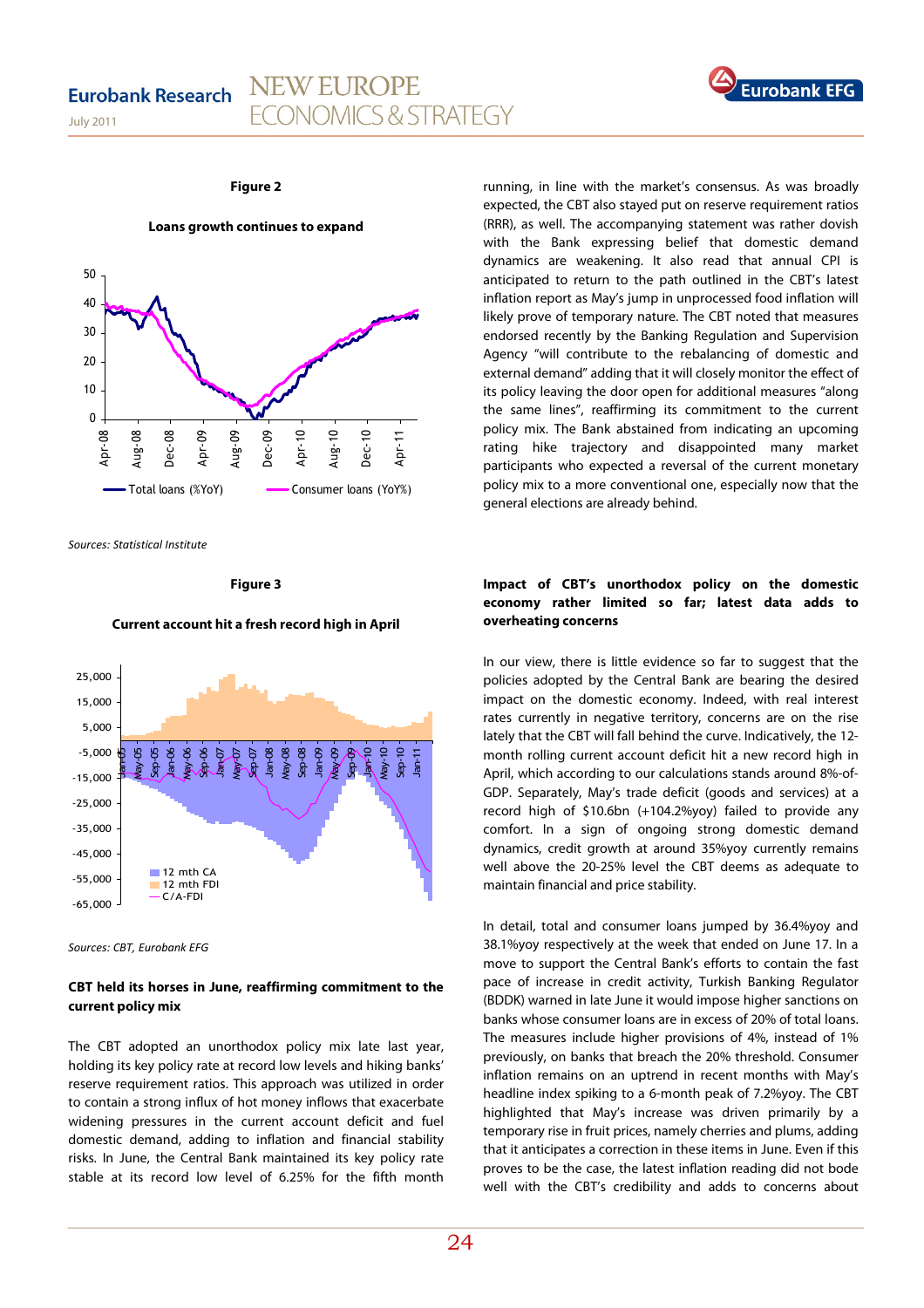

second round effects. According to the latest bi-monthly survey of expectations conducted by Turkey's Central Bank, short-term inflation expectations deteriorated, with 2011-end CPI seen at 7.61%yoy vs. 7.54% in the prior poll. Furthermore, we reiterate that in view of potential second round effects, rising oil prices and fx fluctuations we anticipate headline CPI to rise to around 7.5%yoy by year-end, above the CBT's inflation target of 5.5% and its end-2011 forecast of 6.9%yoy. The bank has so far abstained from raising its key policy rate in an effort to avoid encouraging hot money inflows into the country that are exerting widening pressures on the current account deficit. Moreover, it has signaled several times its commitment to its current policy mix. However, with little evidence so far suggesting a meaningful impact of the current policies on domestic demand and thus, on the current account deficit and inflation we believe that a reversal towards a more conventional policy will eventually prove inevitable. We expect around of 100bps of interest rate increases in Q4 to be followed by further tightening in 2012. A vindication of its expectations for a correction in fruit prices in June and lower CPI reading that month may provide some ammunition for the CBT to refer a swing to more conventional measures at a later stage.

### **Government remains committed to meet 2011 fiscal deficit target**

As we mentioned in our previous New Europe Economics and Strategy report, fiscal tightening is an essential tool that should complement the CBT's efforts to facilitate domestic financial and price stability. Thankfully, the government's finances continued to improve even in the run-up to the June 12 general elections. The improvement was driven primarily by pro-cyclical factors and further tightening may be required in order for the trend to continue when the strong rebound in economic activity cools down. Indicatively, the central budget posted a TRY 2.835bn surplus, in May taking the shortfall over the first five months of the year nearly 100%yoy lower to TRY0.2bn. The 12-month trailing shortfall stood at 2.4%-of-GDP according to our calculations, signaling that the 2.8%-of-GDP target for this year remains within reach. The primary surplus which excludes interest payments jumped by 45%yoy amounting to TRY20.64bn.

#### **Written by**

July 2011

**Galatia Phoka Emerging Markets Analyst**  gphoka@eurobank.gr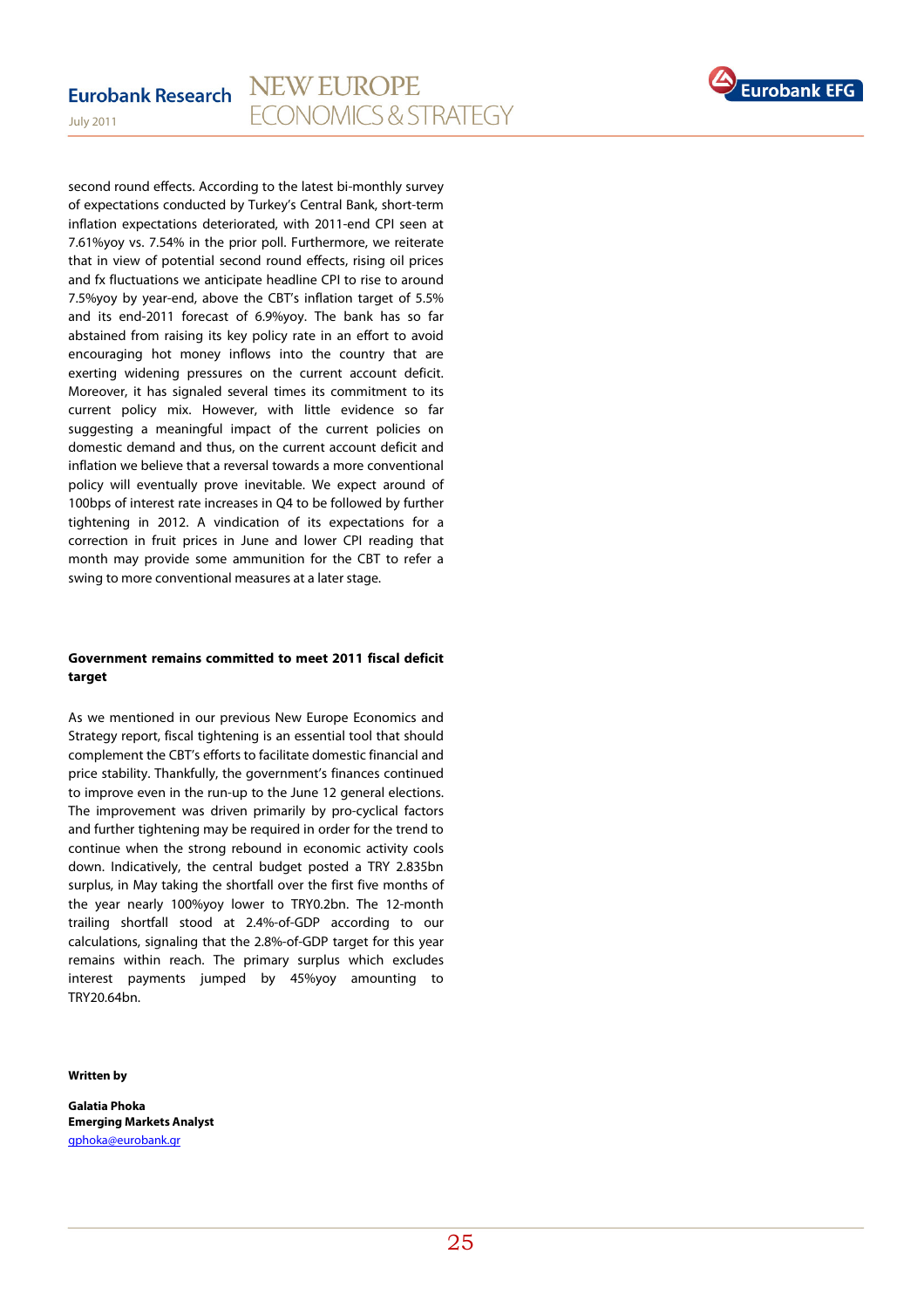## Eurobank Research NEW EUROPE **ECONOMICS & STRATEGY**



# Eurobank

## II. New Europe – Country Analysis: **Ukraine**

## **Ukraine's economic recovery continues**

- Inflation accelerated in June to 11.9% yoy, the fastest pace since December 2009, driven by higher utility and food prices
- Current account deficit remains on a widening mode, but financing remain adequate
- Next IMF loan disbursement is unlikely before September 2011
- NBU intervens to stabilise the local currency, following liberalisation of the domestic FX market

### **Ukraine's economy continues to recover from the deep recession of 2009**

Ukrainian GDP growth accelerated to 5.3% yoy (2.9% qoq) in Q1- 11 from 3.3% yoy (1.0% qoq) recorded in Q4-10. High frequency data suggest that economic growth remains robust. Industrial production increased by 8.6% yoy in May, up from 4.9% yoy in April, while retail sales continued their upward path; they stood at 15.2% yoy in May up from 13.8% print a month earlier. What's more, real wage performance stayed above 10% yoy since the beginning of this year to ease to 8.2% yoy in May. Admittedly, Ukraine's economy looks to be on the path of recovery from the deep recession of 2009. However, we foresee more subdued growth in the rest of the year as export demand is likely to remain moderate and the cost of imported natural gas continues to increase (since the price formula in the contract with the Russian Gazprom is driven by a 9 month lag to oil prices). On the other hand, we expect further robust growth in investment on the back of EURO 2012 preparations. All in all, we anticipate 4.7% yoy GDP growth in 2011, given that the IMF programme carries on to secure flows for current account deficit financing.

## **Current account deficit on widening mode, but financing remains adequate**

In April, the current account deficit amounted to \$0.3bn, which is the lowest print since the beginning of this year. Nevertheless, the current account deficit for the first four months of 2011 stood at \$1.6bn compared to \$0.2bn the same period a year earlier. As a result, the 12-month rolling current account continued growing and in April increased to \$4.7bn or 3.2% of GDP. The deficit continued to widen in 2011 due to a fast expansion of imports, driven by higher energy prices and a continued recovery of domestic demand. However, net inflows in the capital account (in particular Eurobonds placements by the public and private sectors, and Ukrtelecom privatization proceeds) covered the current account deficit and allowed the NBU to improve its foreign exchange position in the first five months of 2011. The current account deficit is expected to

| <b>Ukraine: Eurobank EFG Forecasts</b> |         |        |        |        |  |  |  |
|----------------------------------------|---------|--------|--------|--------|--|--|--|
|                                        | 2009    | 2010   | 2011f  | 2012f  |  |  |  |
| Real GDP (% vov)                       | $-15.1$ | 4.2    | 4.7    | 4.8    |  |  |  |
| Private Consumption                    | $-12.1$ | 5.8    | 5.0    | 5.2    |  |  |  |
| Government Consumption                 | 1.8     | 1.5    | 2.0    | 1.6    |  |  |  |
| Gross Capital Formation                | $-48.4$ | 3.2    | 7.5    | 8.0    |  |  |  |
| Exports                                | $-23.6$ | 4.6    | 9.0    | 9.5    |  |  |  |
| Imports                                | $-36.8$ | 11.5   | 11.0   | 10.5   |  |  |  |
| Inflation (% yoy)                      |         |        |        |        |  |  |  |
| CPI (annual average)                   | 15.9    | 9.4    | 10.6   | 9.8    |  |  |  |
| CPI (end of period)                    | 12.3    | 9.1    | 11.0   | 9.2    |  |  |  |
| Fiscal Accounts (% GDP)                |         |        |        |        |  |  |  |
| General Government Balance             | $-8.7$  | $-6.5$ | $-3.5$ | $-2.5$ |  |  |  |
| Gross Public Debt                      | 35.3    | 41.7   | 42.4   | 44.0   |  |  |  |
| Labor Statistics (%)                   |         |        |        |        |  |  |  |
| Unemployment Rate (% of labor force)   | 9.4     | 8.1    | 8.0    | 8.3    |  |  |  |
| Wage Growth (real - private sector)    | $-10.3$ | 8.4    | 9.0    | 8.0    |  |  |  |
| <b>External Accounts</b>               |         |        |        |        |  |  |  |
| Current Account (% GDP)                | $-1.5$  | $-2.1$ | $-3.4$ | $-4.5$ |  |  |  |
| Net FDI (bn USD)                       | 4.7     | 5.7    | 7.5    | 7.0    |  |  |  |
| FDI / Current Account                  | 268.0   | 222.0  | 90.0   | 85.0   |  |  |  |
| FX Reserves (bn USD)                   | 26.5    | 34.6   | 39.0   | 38.0   |  |  |  |
| <b>Domestic Credit</b>                 | 2008    | 2009   | 2010   | 01 11  |  |  |  |
| Total Credit (% GDP)                   | 77.3    | 79.1   | 66.9   | 66.0   |  |  |  |
| Credit to Enterprises (% GDP)          | 46.7    | 50.5   | 45.8   | 45.8   |  |  |  |
| Credit to Households (% GDP)           | 29.5    | 26.4   | 19.1   | 18.2   |  |  |  |
| FX Credit/Total Credit (%)             | 59.0    | 50.8   | 46.0   | 45.7   |  |  |  |
| Private Sector Credit (% yoy)          | 68.5    | $-3.1$ | 0.4    | 2.3    |  |  |  |
| Loans to Deposits                      | 204.0   | 215.9  | 175.9  | 169.7  |  |  |  |
| <b>Financial Markets</b>               | Current | ЗΜ     | 6М     | 12M    |  |  |  |
| Policy Rate                            | 7.75    | 7.75   | 7.75   | 7.75   |  |  |  |
| USD/UAH                                | 7.98    | 7.90   | 7.90   | 7.90   |  |  |  |

Source: NBU, IMF, Bloomberg, Eurobank Research

continue growing as higher gas prices remain a drag on the economy. Therefore, the need to finance the current account deficit is likely to increase in the coming months, making the rigorous implementation of the IMF programme even more important. We anticipate the current account deficit to reach 3.4% of GDP in 2011.

#### **IMF programme still frozen**

The next IMF loan disbursement is unlikely before September as the key issues of pension reform and gas price hikes are unlikely to be resolved before Rada goes into summer recess in mid-July. Given that Ukraine continues to witness favourable developments on the balance of payments coupled with continued access to external markets, the lack of IMF funds does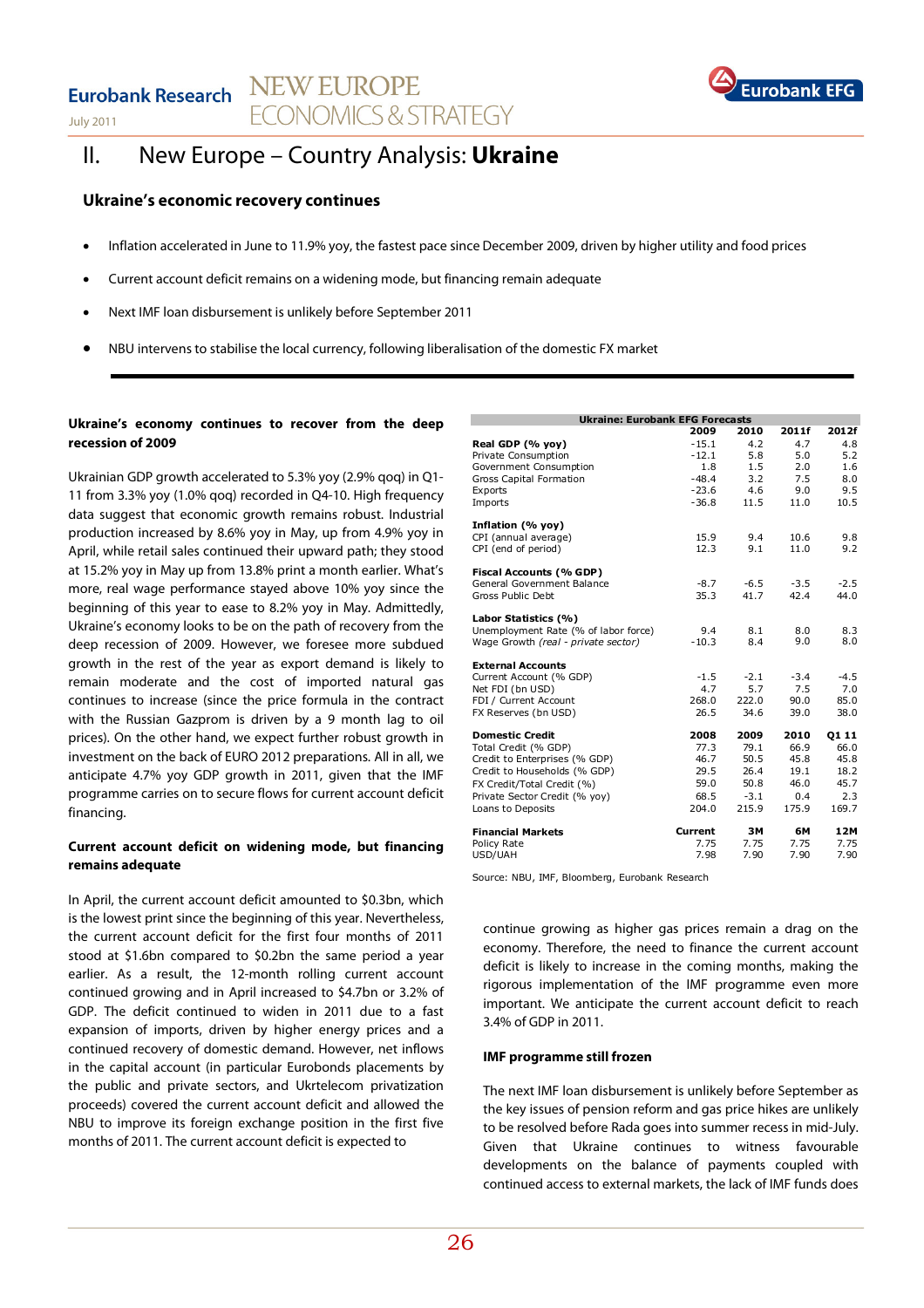

not pause any serious funding problems in the near term. If none of the IMF-agreed reforms gets parliamentary approval this summer, the chance of the IMF programme being off-track for the rest of 2011 increases. This is especially as the October 2012 parliamentary elections cycle will start soon, rendering the government unwilling to pass unpopular reforms.

### **Inflation accelerated in June to 11.9% yoy, the fastest pace since December 2009**

Inflation accelerated in June to 11.9% yoy (up from 11.0% yoy recorded a month earlier) the fastest pace since December 2009 due to utility and food prices increase. In monthly terms, inflation grew by 0.4% mom in June compared to 0.8% mom in May. What's more, producer prices, an early indicator of inflation trends, rose by 20% yoy (0.5% mom) in June. We anticipate CPI to average at 10.6% yoy in 2011.

## **NBU's regulations on banking system liquidity to contain inflation and the recent downward pressures on hryvnia**

In line with the IMF recommendation, the National Bank of Ukraine (NBU) at the end of May liberalized the FX market, allowing banks to carry out swaps and forward FX operations as well as forward contracts, despite breaches in their FX position limits. What's more, intraday buying and selling foreign currency by banks were allowed (until then banks could only buy or sell in a day), as well as unlimited FX operations between banks and households. Consequently, banks have started more aggressively buying dollars and increasing their long-term foreign currency positions. As a result of the stronger demand for dollars, pressures on hryvnia intensified and forced the NBU to spend an estimated \$1.2bn of reserves in June on intervention to protect exchange rate stability. In late June, the NBU response to Ukrainian banks' speculative appetite was to cut the limit for open foreign currency positions from 20% of capital previously to 5% and switched to daily reporting from monthly. This measure came into effect on June 29, 2011 and provided banks with 30 days to adjust their position. Moreover, the NBU also announced monetary policy tightening, through deposit rates and reserve requirements hikes, which is estimated to remove over UAH 3bn in liquidity. This aimed to contain inflation as well as the recent downward pressures on domestic currency.

## **Lending activity continues to recover driven by corporate lending while household loans still contract, albeit at slower pace**

Total credit growth continues to recover driven by loans to corporates while household lending is still in the red. Namely, total credit grew by 9.1% yoy in May (up from 8.0% yoy a month earlier) and 4.7% year-to-May; corporate lending stood at 16.9% yoy (up from 15.7% yoy in April) and 7.2% year-to-May while household loans continued to contract, albeit at an increasingly slower pace 7.1% yoy in May and -0.7% year-to-May (vs. 8.2% yoy contraction in April and 9.5% yoy recorded in the prior month). On the deposits front, the first notable decline in total deposits posted in May, by -0.5% mom (down from +2.6% mom in April) driven mainly by corporates' deposits decline by -2.4% mom (down from +5.1% a month earlier). Nevertheless, total deposits grew by 8.6% year-to-May while corporates' deposits increased by 9.5% year-to-May.

#### **Written by**

**Dr Stella Kanellopoulou Research Economist**  Skanellopoulou@eurobank.gr